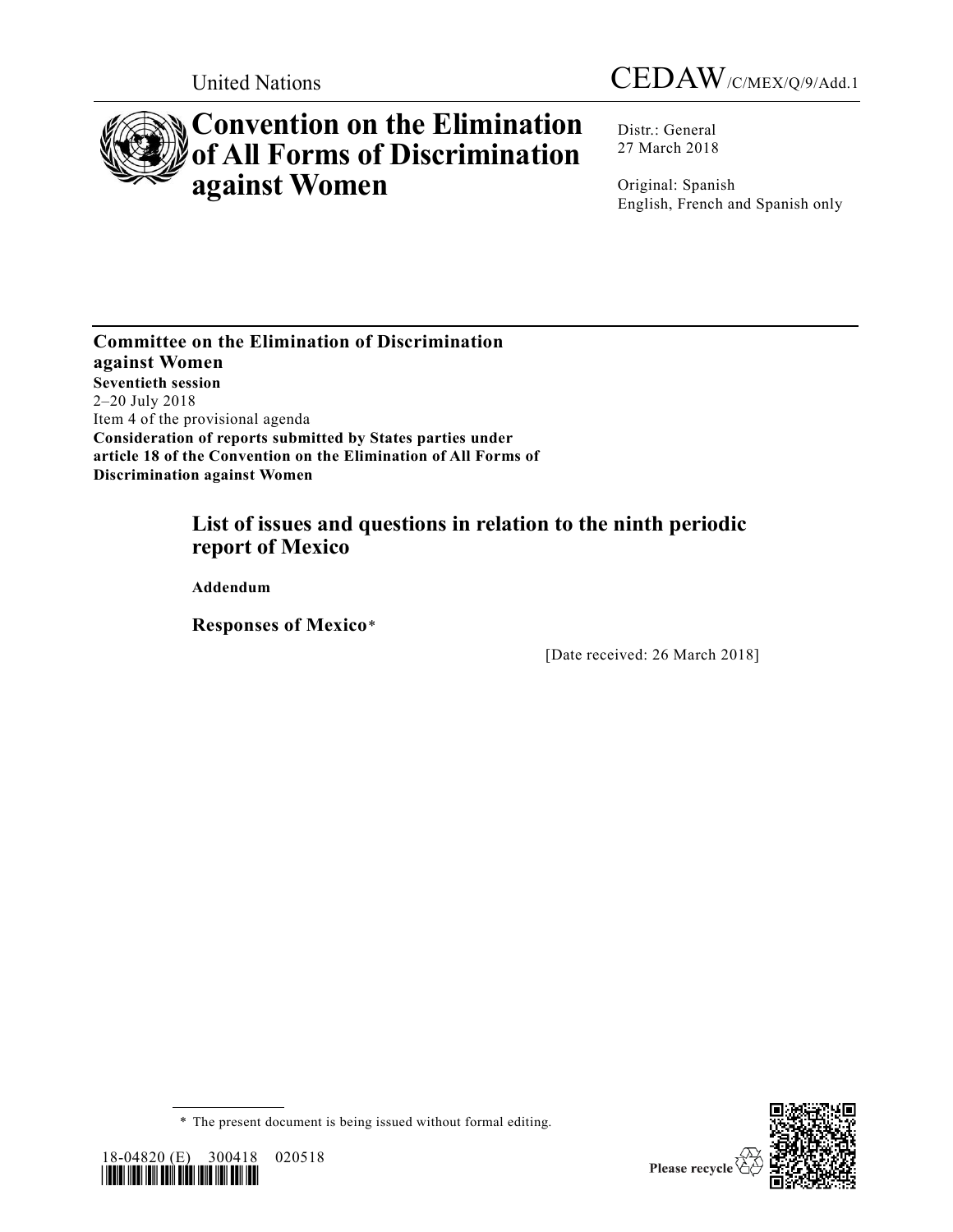## **Abbreviations**

| AE              | Emergency contraception                                                                                                                                                  |
|-----------------|--------------------------------------------------------------------------------------------------------------------------------------------------------------------------|
| AMBER           | America's Missing: Broadcasting Emergency Response                                                                                                                       |
| AME             | Hostels for mothers                                                                                                                                                      |
| AP              | Alba Protocol                                                                                                                                                            |
| ARAP            | Long-acting reversible contraceptives                                                                                                                                    |
| <b>AVGM</b>     | Gender violence alert mechanism                                                                                                                                          |
| <b>BANAVIM</b>  | National data and information bank on cases of violence<br>against women                                                                                                 |
| CAMI            | Indigenous women's centre                                                                                                                                                |
| CAAS            | Census of Government-funded collective housing                                                                                                                           |
| CARA            | Rural centre for adolescent care                                                                                                                                         |
| CBP             | Convention of Belém do Pará                                                                                                                                              |
| CD              | Chamber of Deputies                                                                                                                                                      |
| <b>CDI</b>      | National Commission for the Development of Indigenous<br>Peoples                                                                                                         |
| <b>CDMX</b>     | City of Mexico                                                                                                                                                           |
| <b>CDPIM</b>    | Commission for Dialogue with the Indigenous Peoples of<br>Mexico                                                                                                         |
| <b>CEAV</b>     | <b>Executive Commission for Victim Support</b>                                                                                                                           |
| <b>CENAPI</b>   | National Centre for Planning, Analysis and Information to<br>Fight Crime                                                                                                 |
| <b>CENSIDA</b>  | National Centre for the Prevention and Control of<br><b>HIV/AIDS</b>                                                                                                     |
| <b>CEPCI</b>    | Ethics and Conflict Prevention Committee                                                                                                                                 |
| <b>CEFERESO</b> | Social reintegration and rehabilitation centre                                                                                                                           |
| <b>CI</b>       | Interministerial Commission for the Prevention, Punishment<br>and Eradication of Crimes of Human Trafficking and the<br>Protection and Assistance of Trafficking Victims |
| <b>CIDH</b>     | Inter-American Commission on Human Rights                                                                                                                                |
| <b>CIRT</b>     | Mexican Chamber of Television and Radio Broadcasters                                                                                                                     |
| CIF             | Council of the Federal Judiciary                                                                                                                                         |
| CJM             | Women's justice centre                                                                                                                                                   |
| CNcH            | National campaign against hunger                                                                                                                                         |
| <b>CNDH</b>     | National Human Rights Commission                                                                                                                                         |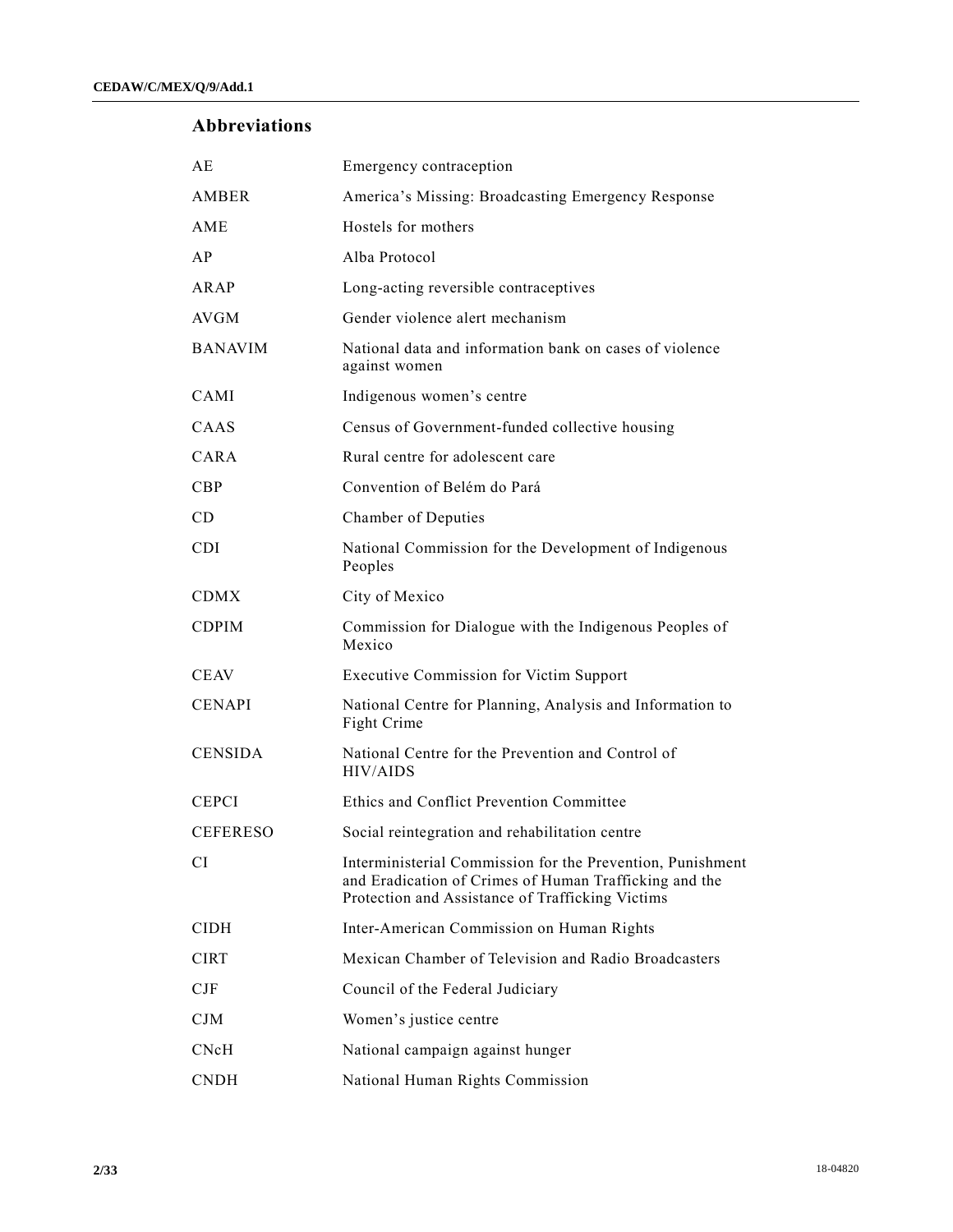| <b>CNEGSR</b>   | National Centre for Gender Equity and Sexual and<br>Reproductive Health of the Ministry of Health |
|-----------------|---------------------------------------------------------------------------------------------------|
| <b>CNPJ</b>     | National Conference of Attorneys General                                                          |
| <b>CNPJE</b>    | National census of state public prosecutor offices                                                |
| <b>CNPP</b>     | National Code of Criminal Procedure                                                               |
| <b>CNSP</b>     | National Public Security Council                                                                  |
| <b>CNS</b>      | National Security Commission                                                                      |
| Co IDH          | Inter-American Court of Human Rights                                                              |
| <b>COFEMER</b>  | Federal Commission for Regulatory Improvement                                                     |
| <b>COFIPE</b>   | Federal Code of Electoral Institutions and Procedure                                              |
| <b>COMAR</b>    | Mexican Commission for Refugee Assistance                                                         |
| <b>CONACYT</b>  | National Council of Science and Technology                                                        |
| <b>CONADIS</b>  | National Council for the Development and Inclusion of<br>Persons with Disabilities                |
| <b>CONAFE</b>   | National Council for the Promotion of Education                                                   |
| CONAGO          | National Conference of Governors                                                                  |
| <b>CONALEP</b>  | National College of Technical Vocational Education                                                |
| CONAPO          | National Population Council                                                                       |
| <b>CONAPRED</b> | National Council for the Prevention of Discrimination                                             |
| <b>CONATRIB</b> | National Commission of High Courts of Justice                                                     |
| <b>CONAVIM</b>  | National Commission to Prevent and Eradicate Violence<br>against Women                            |
| <b>CPEUM</b>    | National Constitution of the United Mexican States                                                |
| CPF             | Federal Criminal Code                                                                             |
| <b>CSO</b>      | Civil society organization                                                                        |
| <b>DOF</b>      | Official Federal Gazette                                                                          |
| <b>DGPV</b>     | Office for the Protection of Vulnerable Groups                                                    |
| ΕF              | Federative entity                                                                                 |
| <b>ENDI-REH</b> | National survey of the dynamics of family relations                                               |
| <b>ENAPEA</b>   | National strategy for the prevention of adolescent<br>pregnancy                                   |
| <b>FEADLE</b>   | Office of the Special Prosecutor for Offences Committed<br>against Freedom of Expression          |
| FAPPA           | Agricultural Projects Support Fund                                                                |
| <b>FEPADE</b>   | Office of the Special Prosecutor for Electoral Offences                                           |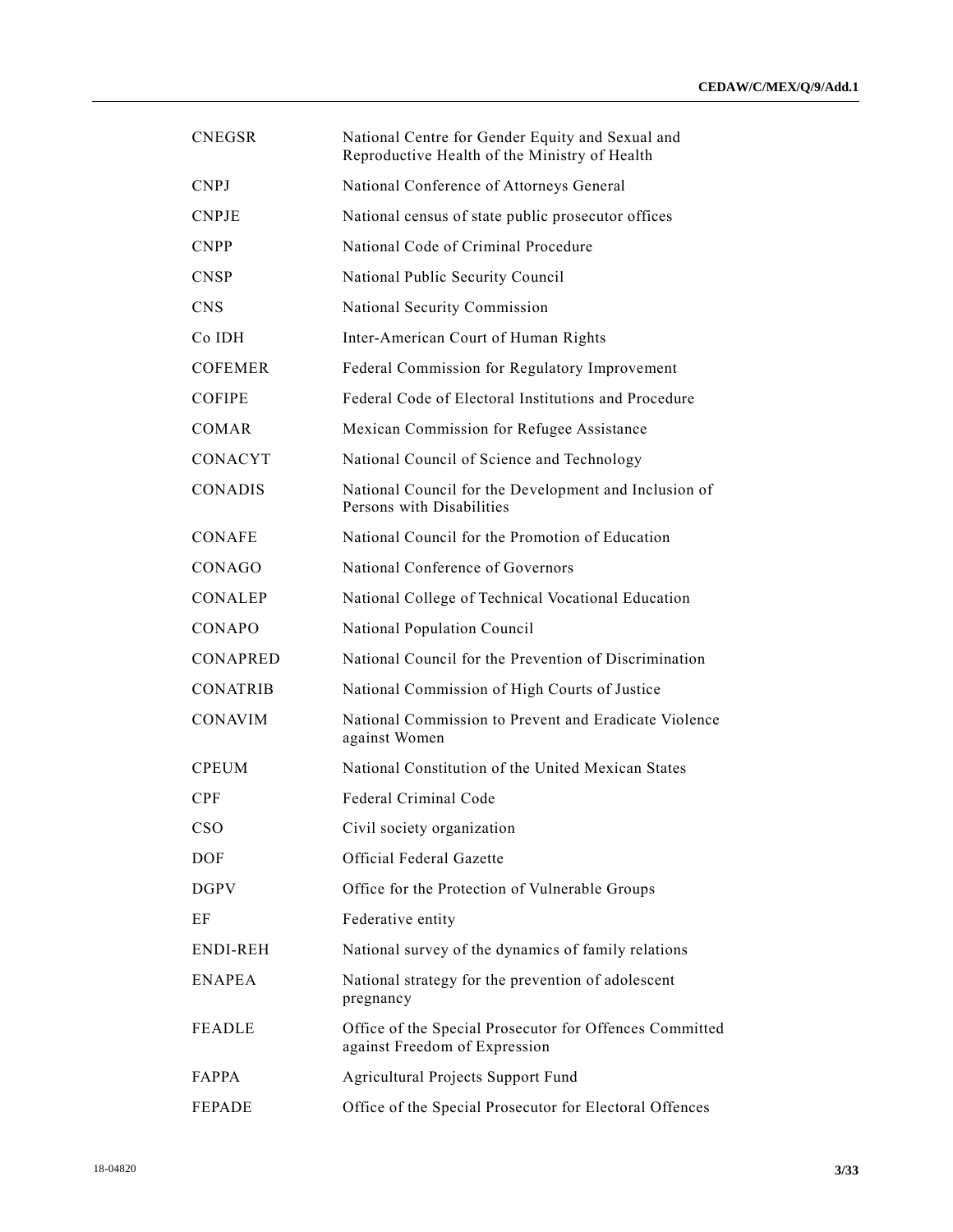| <b>FEVIMTRA</b>  | Special Prosecutor for Crimes of Violence against Women<br>and Trafficking in Persons  |
|------------------|----------------------------------------------------------------------------------------|
| <b>FNE</b>       | National Entrepreneurship Fund                                                         |
| <b>FPA</b>       | Federal Public Administration                                                          |
| <b>GEPEA</b>     | Working group for the prevention of adolescent pregnancy                               |
| <b>HIV</b>       | Human immunodeficiency virus                                                           |
| <b>HR</b>        | Human rights                                                                           |
| <b>IDS</b>       | Wage discrimination index                                                              |
| <b>ILE</b>       | Lawful termination of pregnancy                                                        |
| <b>ILO</b>       | International Labour Organization                                                      |
| <b>IMM</b>       | Municipal Women's Bureau                                                               |
| <b>IMSS</b>      | Mexican Social Security Institute                                                      |
| <b>INACIPE</b>   | National Institute of Criminal Sciences                                                |
| <b>INADEM</b>    | National Institute for Entrepreneurship                                                |
| <b>INALI</b>     | National Institute of Indigenous Languages                                             |
| <b>INDESOL</b>   | National Institute for Social Development                                              |
| <b>INE</b>       | National Electoral Institute                                                           |
| <b>INEA</b>      | National Adult Education Institute                                                     |
| <b>INEGI</b>     | National Institute of Statistics and Geography                                         |
| <b>INM</b>       | National Migration Institute                                                           |
| <b>INMUJERES</b> | National Women's Institute                                                             |
| <b>IPN</b>       | National Polytechnic Institute                                                         |
| <b>ISSSTE</b>    | General Institute of Social Security and Social Services for<br><b>State Employees</b> |
| <b>LAMVLV</b>    | Women's Access to a Life Free of Violence Act                                          |
| <b>LFT</b>       | Federal Labour Act                                                                     |
| <b>LGV</b>       | General Victims Act                                                                    |
| <b>LGDNNA</b>    | General Rights of Children and Adolescents Act                                         |
| <b>LGAMVLV</b>   | General Women's Access to a Life Free of Violence Act                                  |
| LGIMH            | General Act for Equality between Women and Men                                         |
| LGBTTTI          | Lesbian, gay, bisexual, transsexual, transgender, transvestite<br>and intersexual      |
| LGIPE            | General Electoral Institutions and Procedures Act                                      |
| LGIPD            | General Inclusions of Persons with Disabilities Act                                    |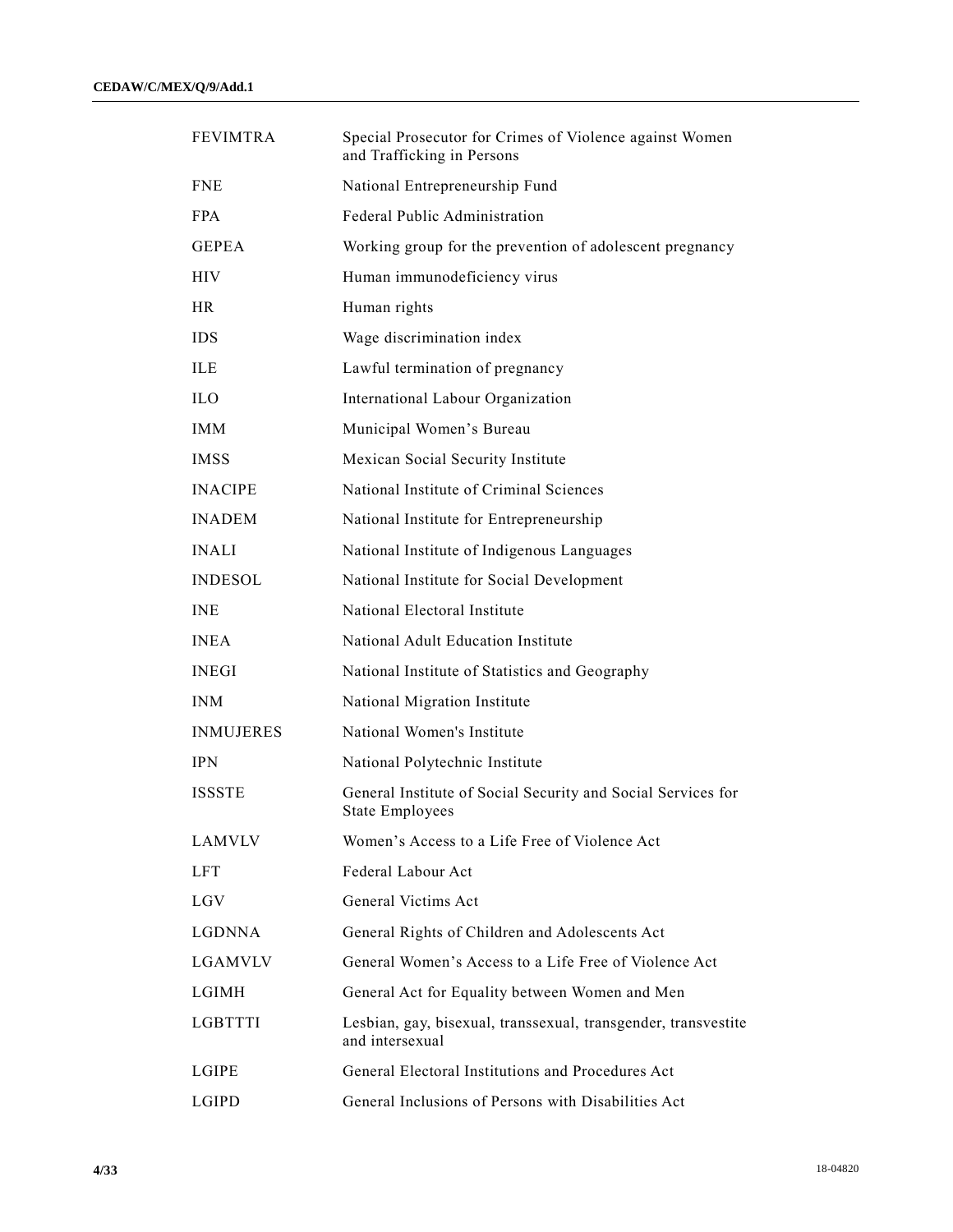| LGSNSP         | General National Public Security System Act                                                                                                  |
|----------------|----------------------------------------------------------------------------------------------------------------------------------------------|
| <b>LGS</b>     | General Health Act                                                                                                                           |
| <b>LGSMIME</b> | General System for Contesting Election Results Act                                                                                           |
| LGPP           | General Political Parties Act                                                                                                                |
| <b>LGTAI</b>   | General Transparency and Access to Public Information Act                                                                                    |
| <b>LFPED</b>   | General Prevention and Elimination of Discrimination Act                                                                                     |
| LFRSP          | Federal Responsibilities of Public Servants Act                                                                                              |
| <b>LRPCAP</b>  | Refugees, Complementary Protection and Political Asylum<br>Act                                                                               |
| MAM            | Women's advancement mechanisms                                                                                                               |
| MEVyT          | "Life and work" education model                                                                                                              |
| <b>MLCE</b>    | Local framework to promote harmonious relations in<br>schools                                                                                |
| NNA            | Boys, girls and adolescents                                                                                                                  |
| <b>NOM</b>     | Mexican Official Standard                                                                                                                    |
| <b>NSJP</b>    | New criminal justice system                                                                                                                  |
| <b>OPPMM</b>   | Women's Political Participation Observatory                                                                                                  |
| PAE            | Programme for Specific Action on Maternal and Perinatal<br>Health                                                                            |
| PAEI           | Indigenous Education Support Programme                                                                                                       |
| PAIB           | National roster of bilingual indigenous lawyers                                                                                              |
| <b>PAIMEF</b>  | Programme to support women's agencies and offices in the<br>federative entities to implement programmes to prevent<br>violence against women |
| <b>PAPP</b>    | Small Producers Support Programme                                                                                                            |
| PCD            | Persons with disabilities                                                                                                                    |
| PEF            | Federal budget                                                                                                                               |
| PEG            | Gender perspective                                                                                                                           |
| <b>PEM</b>     | Special Migration Programme                                                                                                                  |
| <b>PESA</b>    | <b>Strategic Food Security Project</b>                                                                                                       |
| <b>PGR</b>     | Office of the Attorney General of the Republic                                                                                               |
| PJF            | Federal judiciary                                                                                                                            |
| PNI            | National equality policy                                                                                                                     |
| PNT            | National transparency plan                                                                                                                   |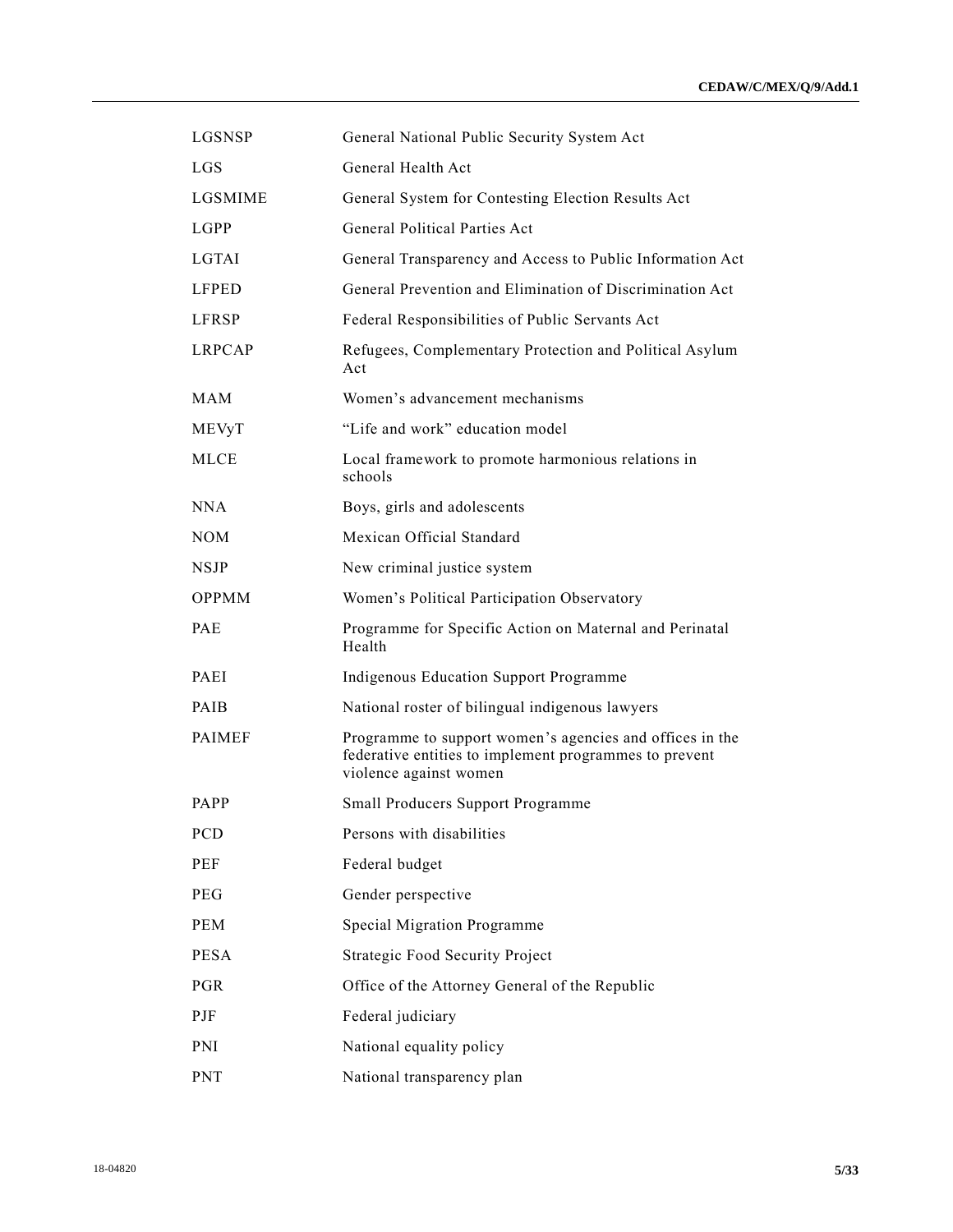| <b>PIPASEVM</b>    | Comprehensive Programme to Prevent, Address, Punish and<br>Eradicate Violence against Women     |
|--------------------|-------------------------------------------------------------------------------------------------|
| <b>PNB</b>         | National Education Grant Programme                                                              |
| <b>PND</b>         | National Development Plan                                                                       |
| <b>PNDH</b>        | National Human Rights Programme                                                                 |
| <b>PNPSVD</b>      | National Programme for the Social Prevention of Violence<br>and Crime                           |
| <b>PNDIPP</b>      | National Programme for the Development and Inclusion of<br>Persons with Disabilities            |
| <b>PROCODES</b>    | Rules of Operation of the Sustainable Development<br><b>Conservation Programme</b>              |
| <b>PROIGUALDAD</b> | National Programme for Equal Opportunity and Non-<br>Discrimination against Women for 2013-2018 |
| <b>PROIN</b>       | Programme to Improve Indigenous Production and<br>Productivity                                  |
| <b>PRONAIND</b>    | National Programme for Equality and Non-Discrimination<br>for $2014 - 2018$                     |
| <b>PRONAFIM</b>    | National Financing Programme for Micro-entrepreneurs and<br>Rural Women                         |
| <b>PROSESA</b>     | Health Sector Programme for 2013-2018                                                           |
| <b>PROSPERA</b>    | Social Inclusion Programme                                                                      |
| <b>PFTPG</b>       | Gender Mainstreaming Programme                                                                  |
| <b>REBUP</b>       | Specialized network for the search for missing persons                                          |
| RedDH              | Human rights liaison network                                                                    |
| <b>RMM</b>         | Maternal mortality ratio                                                                        |
| <b>RNA</b>         | National Agrarian Registry                                                                      |
| <b>RNPED</b>       | National Registry of Data on Missing and Disappeared<br>Persons                                 |
| <b>RNR</b>         | National Network of Shelters                                                                    |
| <b>SCJN</b>        | Federal Supreme Court of Justice                                                                |
| SCT                | Ministry of Communications and Transport                                                        |
| <b>SECTUR</b>      | Ministry of Tourism                                                                             |
| SEDATU             | Ministry of Agrarian, Land and Urban Development                                                |
| SEDENA             | Ministry of National Defence                                                                    |
| SEDESOL            | Ministry of Social Development                                                                  |
| <b>SEGOB</b>       | Ministry of the Interior                                                                        |
| <b>SEMEFO</b>      | Forensic Medicine Service                                                                       |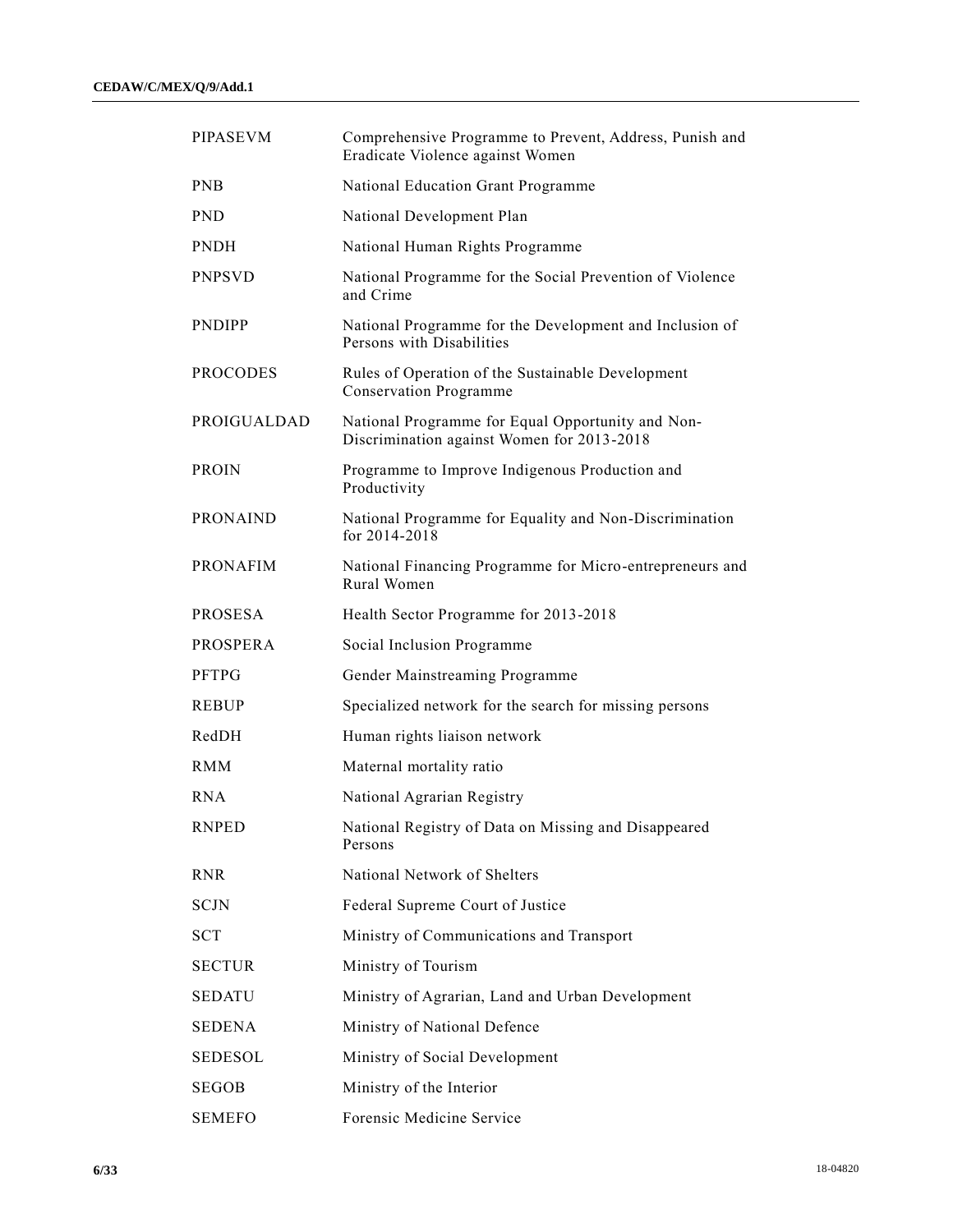| <b>SEP</b>      | Ministry of Public Education                                                      |
|-----------------|-----------------------------------------------------------------------------------|
| <b>SFP</b>      | Ministry of the Public Service                                                    |
| <b>SESNSP</b>   | Executive Secretariat of the national public security system                      |
| <b>SIEC</b>     | <b>State Forensic Medicine Service</b>                                            |
| <b>SJPA</b>     | Adversarial criminal justice system                                               |
| <b>SEMAR</b>    | Ministry of the Navy                                                              |
| <b>SIPINNA</b>  | National System for the Comprehensive Protection of<br>Children and Adolescents   |
| <b>SMEs</b>     | Small- and medium-sized enterprises                                               |
| <b>SNAV</b>     | National Victim Support System                                                    |
| <b>SNIEG</b>    | National Statistical and Geographical Information System                          |
| <b>SNIMH</b>    | National System for Equality between Women and Men                                |
| <b>SNIT</b>     | National System of Technology Institutes                                          |
| <b>SNPASEVM</b> | National System to Prevent, Treat, Punish and Eradicate<br>Violence against Women |
| <b>SNSP</b>     | National Public Security System                                                   |
| SP.             | People's Health Insurance Scheme                                                  |
| <b>SRE</b>      | Ministry of Foreign Relations                                                     |
| SS              | Ministry of Health                                                                |
| <b>STIs</b>     | Sexually transmitted infections                                                   |
| <b>STPS</b>     | Ministry of Labour and Social Security                                            |
| <b>TEPJF</b>    | <b>Federal Elections Tribunal</b>                                                 |
| UI              | Intercultural university                                                          |
| <b>UIG</b>      | Gender Equality Unit                                                              |
| <b>UIDPM</b>    | Unit for the Investigation of Crimes against Migrants                             |
| UN              | <b>United Nations</b>                                                             |
| <b>UNAM</b>     | National Autonomous University of Mexico                                          |
| <b>UNFPA</b>    | United Nations Population Fund                                                    |
| <b>UNODC</b>    | United Nations Office on Drugs and Crime                                          |
| <b>UPM</b>      | Migration Policy Unit                                                             |
| VG              | Inspectorate General                                                              |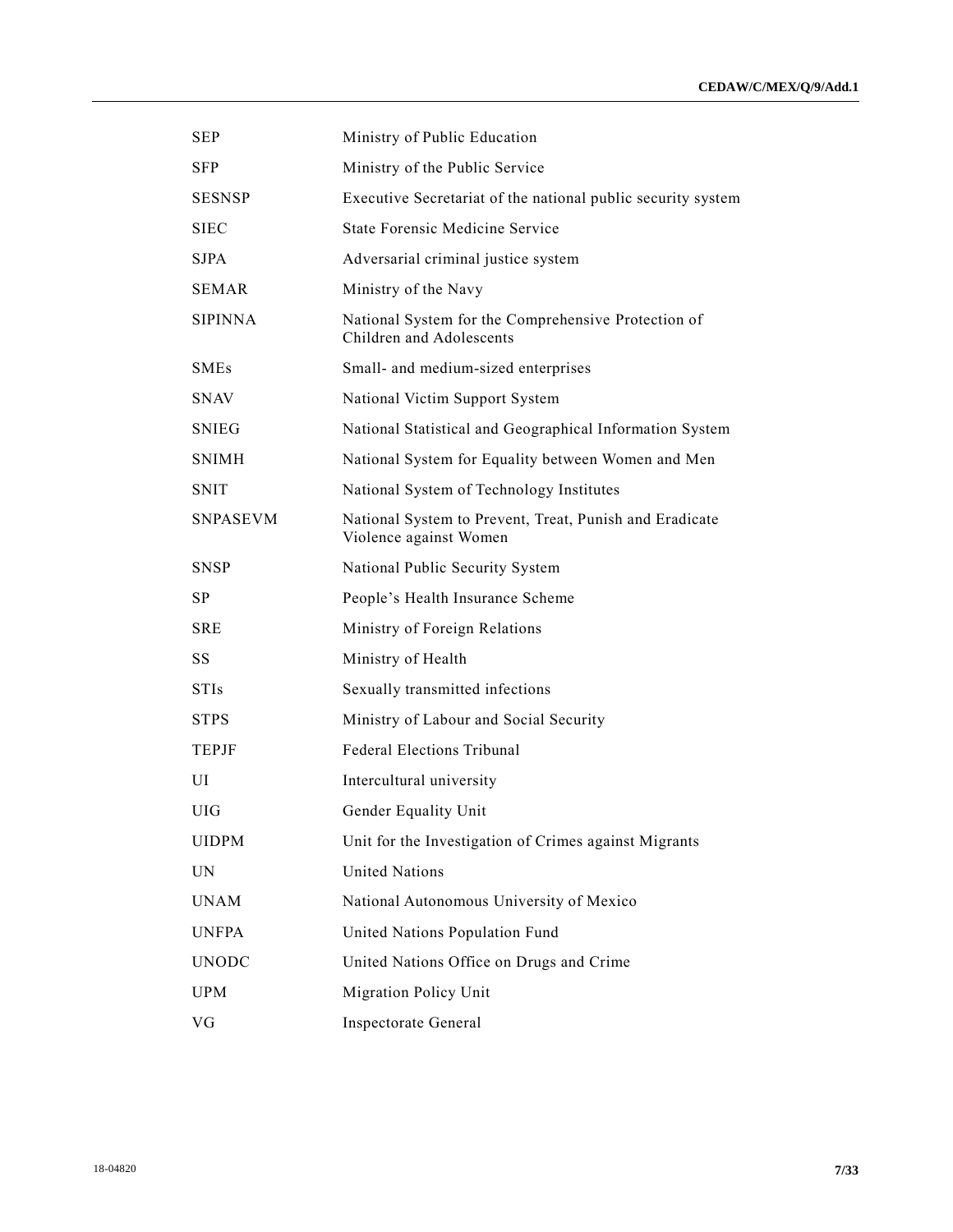## **Constitutional, legislative and institutional framework**

## **Legislative harmonization: inclusion of indigenous and migrant women in legislation**

1. The amendment to article 73 of the Constitution empowers the Federal Congress to harmonize, as a minimum, the criminal offences and sanctions for kidnapping, enforced disappearance and human trafficking. The entire country is harmonized where kidnapping and disappearance are concerned. With regard to trafficking, 21 federative entities are harmonized with the General Act, 4 have no legislation and 7 have laws that precede the General Act.

2. National meetings on legislative harmonization are held to analyse state laws from a gender and human rights perspective and ensure that local congresses have a judicial basis to repeal, addend, adopt or amend regulations to safeguard the full enjoyment by women of their rights. The federative entities' gender-based legislative agendas are the result of these meetings.

3. Mexico holds appropriate consultations with indigenous peoples and communities on the basis of the national protocol on consultations with indigenous peoples and communities in accordance with the standards established in International Labour Organization (ILO) Convention No. 169, as well as the report on the national consultation on the rights situation of indigenous women in their villages and communities. $<sup>1</sup>$ </sup>

## **Incorporation of the principle of equality**

4. Equality between women and men is recognized in the Mexican Constitution; article 1 stipulates that all persons shall enjoy all human rights recognized in the Constitution and in the international treaties ratified by Mexico, without discrimination of any kind; article 4 establishes equality between women and men.

5. In accordance with the Mexican Constitution, discrimination on the basis of sex, gender, age and other factors is prohibited. In addition, there are specific regulations that prohibit all forms of discrimination. The Federal Prevention and Elimination of Discrimination Act establishes criteria to respect, protect, safeguard and promote the right to equality and non-discrimination.

6. The 32 federative entities each have an anti-discrimination law; 31 explicitly prohibit discrimination on the grounds of gender and 29 have anti-discrimination provisions in their local constitutions.

## **Access to justice**

## **Impact of protocols**

**\_\_\_\_\_\_\_\_\_\_\_\_\_\_\_\_\_\_**

7. The protocols of the Supreme Court facilitate the work of the judiciary in line with national and international standards; they provide methodologies to identify and evaluate differentiated impacts of standards; stereotypes in law; legal exclusions based on identity, sex and/or gender; unequal distribution of resources and power; and the legitimacy of the establishment of differentiated treatments in standards, decisions and judgments.

<sup>1</sup> https://www.gob.mx/cms/uploads/attachment/file/37015/cdi\_consulta\_nacional\_ situacion\_derechos\_mujeres \_indigenas.pdf.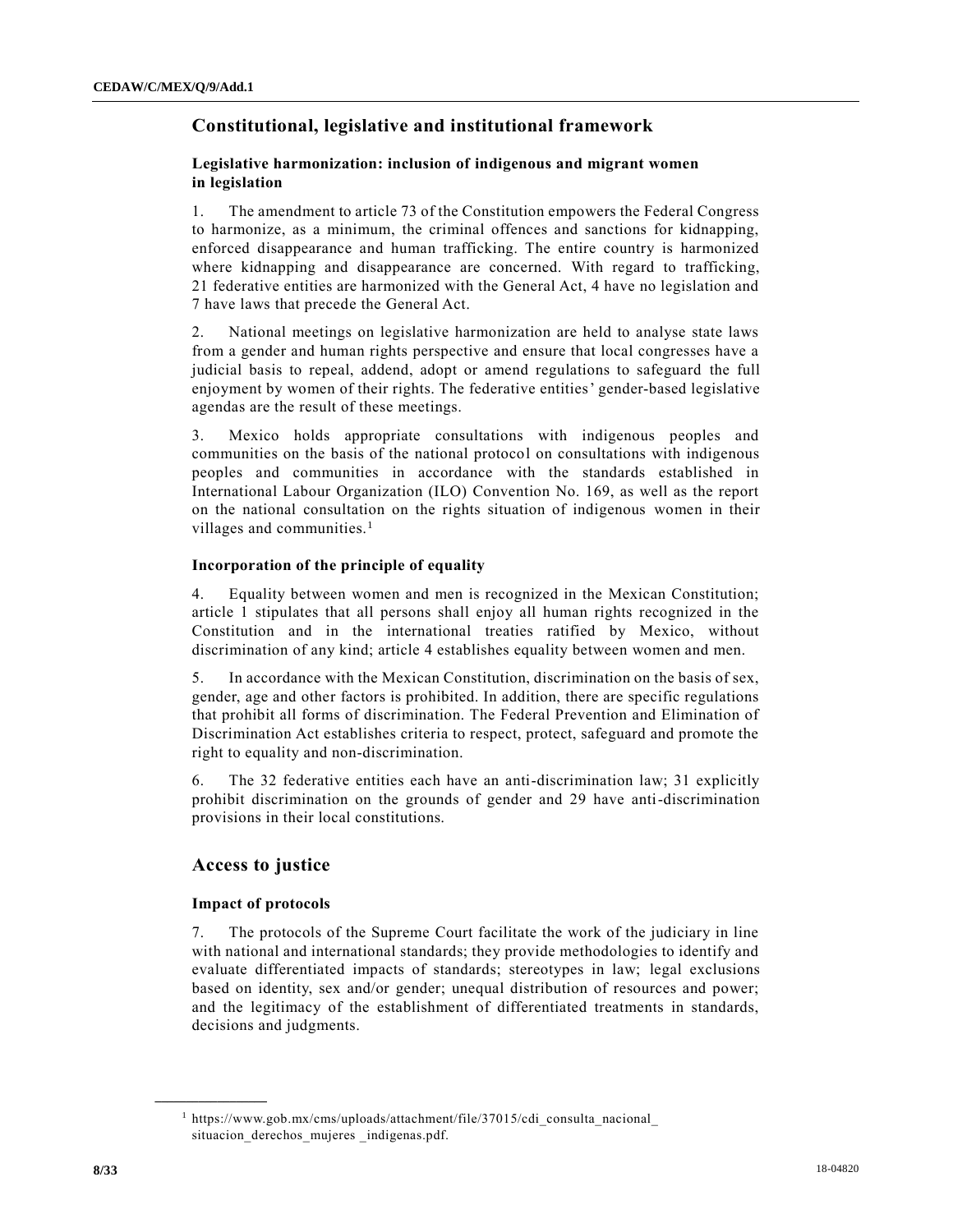8. In April 2017, the Electoral Tribunal of the Federal Judiciary submitted a protocol for defenders of the political and electoral rights of indigenous peoples and communities.

9. The protocol for the investigation of the crime of femicide by prosecutors, the police and experts is being evaluated by the technical commission for the analysis and evaluation of the protocol in Mexico City, while the protocol for conducting prosecution proceedings relating to human trafficking is being reviewed by the Mexico City inter-agency commission to combat trafficking in persons.

#### **Interpretative criteria in the resolution of cases**

10. The interpretative criteria founded in case law, judgments and opinions are based on human rights and are aimed at ensuring maximum protection of the person. In addition, all courts must deliver justice from a gender perspective, recognizing the human rights to equality and non-discrimination on the basis of gender, pursuant to precedential opinion 1a./J. 22/2016 (10a).

11. The Electoral Tribunal of the Federal Judiciary has issued judgments, opinions and case law on gender parity in candidacies for elections and political violence against women.

12. Activities carried out include the signing of declarations and the analysis of judgments to identify discriminatory practices, seek solutions and ensure the immediate intervention of the competent authorities.

## **Due diligence**

13. The Supreme Court ordered the authorities to take comprehensive measures with a gender perspective to ensure due diligence in situations of violence against women.

14. The Inspectorate General of the Office of the Attorney General of the Republic carries out technical and legal evaluations and monitors and oversees the work of the Public Prosecutor's Office, federal police officers, experts and ministerial officials. Their work is assessed in accordance with regulations and respect for human rights. The Inspectorate General opens investigations into cases of non-compliance.

#### **Investigative procedures**

15. In 2017, the National Council for Public Security agreed that the Office of the Attorney General of the Republic and the prosecutors of the 32 federative entities should initiate investigations into any wilful violent deaths of women under the femicide protocols.

#### **Access to information**

16. In accordance with articles 63 and 85 of the General Transparency and Access to Public Information Act, the guarantor agencies, whether ex officio or at the request of individuals, should ensure compliance with transparency obligations.

17. The Directorate-General for Liaison with the Legislative and Judicial Branches verifies the transparency obligations of the Supreme Court and the Council of the Federal Judiciary and must publish, among other things, decisions and awards reached in proceedings that take the form of a trial, and public versions of judgments in the public interest. With regard to the publication of decisions and awards, in the first evaluation, the compliance rate of the Supreme Court was 64.5 per cent and the Council of the Federal Judiciary's rate was 94.5 per cent. In the second evaluation, they both had 100 per cent. On the publication of judgments, in the first and second stages, both had a 100 per cent compliance rate.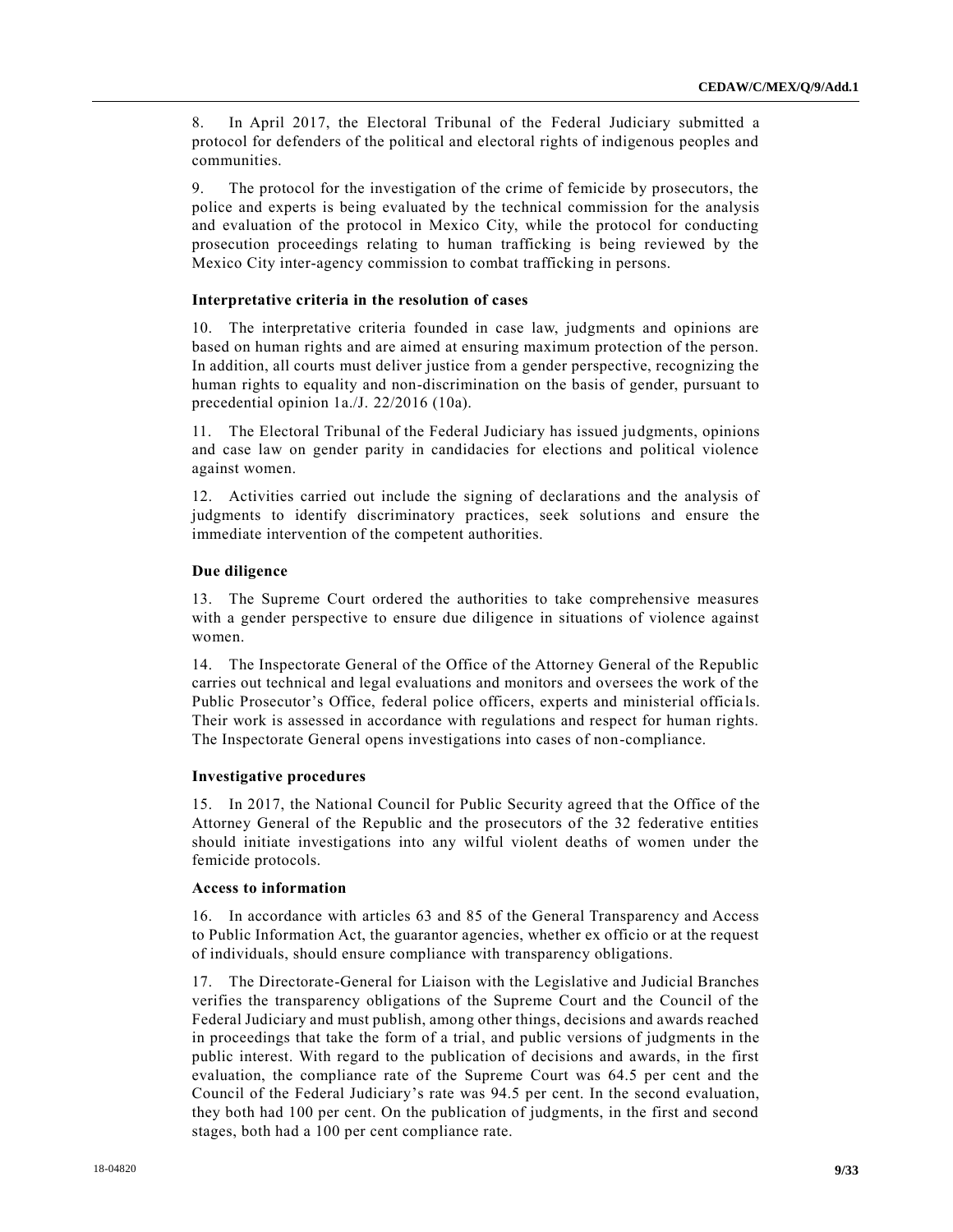18. The National Institute for Transparency, Access to Information and Data Protection and the National Institute for Women have an agreement on transparency to incorporate the gender perspective in activities related to access to information; protection of personal data; document management; open government; proactive transparency and archives; and promotion of a culture of equality and non-discrimination.

19. In 2017, a national federal and state survey on transparency, access to public information and protection of personal data was conducted.

20. The Electoral Tribunal of the Federal Judiciary has issued judgments on compliance by political parties with gender quotas for the registration of candidates, political representation of women at the local level, number of cases brought as a result of gender quotas, criteria on gender parity, vertical and horizontal gender parity, gender parity in party leaderships and judgments related to the rights of sexually diverse persons.

#### **Training for the judiciary and public servants**

21. The federal judiciary has broadened its training substantially, providing mandatory and optional training courses for judicial personnel. Disciplinary measures are brought in cases of non-compliance.

22. In addition to the Council of the Federal Judiciary's inter-agency committee on gender equality and the Technical Secretariat for the Monitoring and Evaluation Committee for the Pact to Introduce the Gender Perspective in the Judicial Bodies, the Supreme Court and the Council of the Federal Judiciary have gender equality units that are being continuously strengthened.

#### **Access to justice for rural and indigenous women**

23. The Supreme Court has taken the following decisions to monitor and assess impact:

- (a) Decision on indigenous communities and peoples. Within the scope of their powers, all authorities are obliged to consult indigenous communities and peoples before taking any action or measure that could affect their rights and interests;
- (b) Effective access to the protection of the courts. How this human right is to be guaranteed with regard to indigenous persons. Women victims (Inés Fernández Ortega and Valentina Rosendo Cantú) requested the evaluation of proceedings to follow up on reparation measures. Consequently, in December 2011, a case was opened, entitled Miscellaneous No. 1396/2011, which determines the obligation of the judiciary to take administrative measures to follow up on the decisions of the Inter-American Court of Human Rights.

24. The Supreme Court ruled that, in cases of sexual violence against women, judges must obtain and evaluate evidence from a gender perspective and must take into account the nature of the rape, give greater weight to testimony and assess inconsistencies in the victim's account in accordance with the traumatic nature of the events and intersecting factors, among other factors.

25. When a woman is involved in a case, judges must identify power relationships between the parties, question facts and evaluate evidence without prejudice or stereotypes, question the neutrality of the applicable law, investigate disadvantages owing to gender issues, assess the differentiated impact of the solution and apply the highest human rights standards.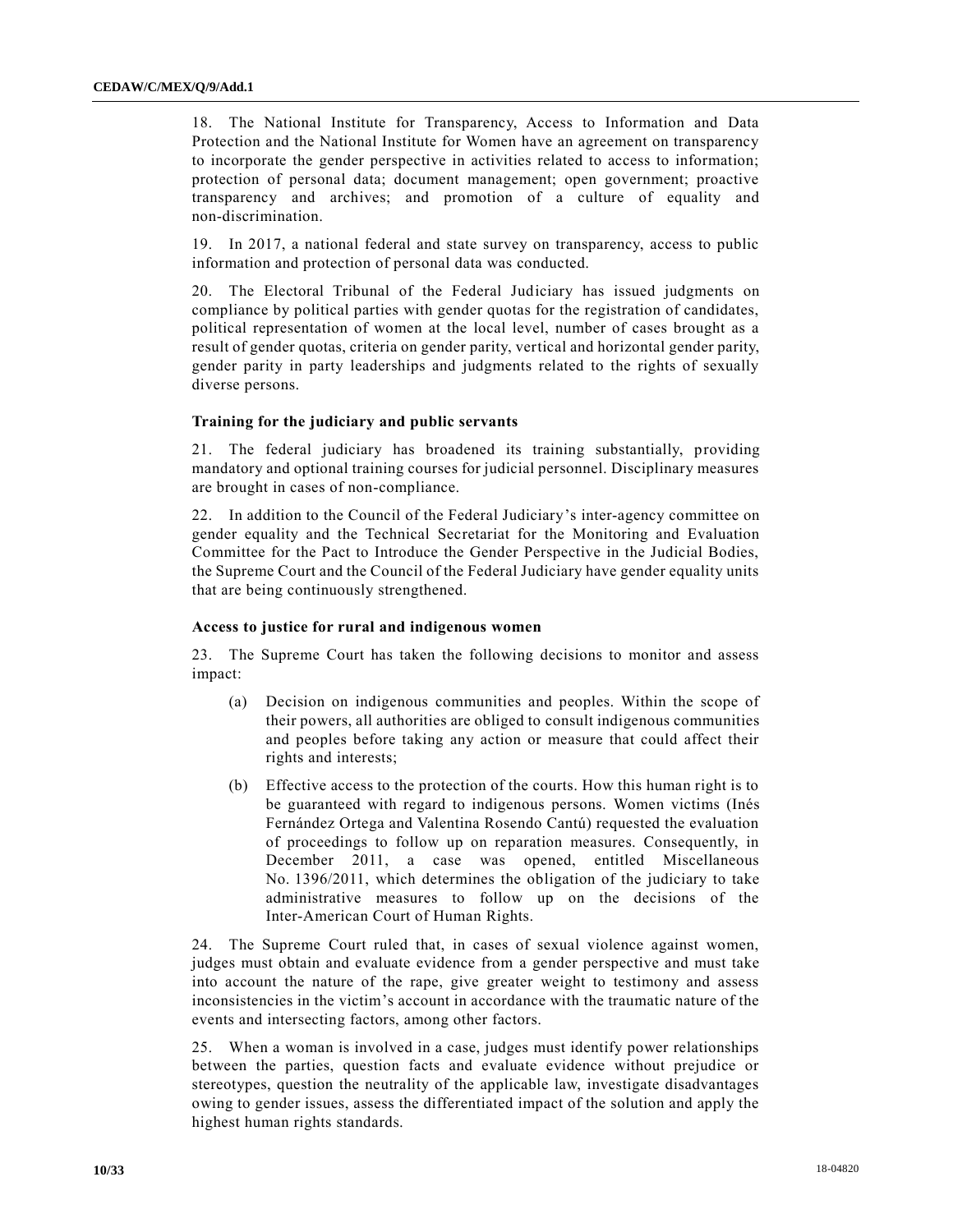26. The Supreme Court has issued decisions to promote, inter alia, access to justice for indigenous women, the inclusion of the gender perspective in judicial bodies and the consideration of indigenous culture and customs together with state regulations. In order to safeguard indigenous women's access to justice, the Federal Public Defender Service has 25 public defenders and 21 administrative offic ers who know and speak an indigenous language and are capable of informing them of their rights and defending them in 34 languages.

27. In 2016, the Electoral Tribunal of the Federal Judiciary established the Federal Electoral Public Defender Service for Indigenous Peoples and Communities, which provides free electoral advice and defence services.

28. The Office of the Attorney General of the Republic provides indigenous persons with interpreters or translators and provides training on the rights of indigenous peoples and women's rights to state institutions and to women interpreters and bilingual lawyers who, in turn, pass on the training to indigenous men and women from their communities.

29. In 2016, the Executive Commission for Victim Support coordinated differentiated and specialized research, with a gender perspective, into victimization that affects the rights of indigenous persons. On that basis, the Executive Commission is developing a protocol for the care of indigenous victims, especially indigenous women, with a gender-sensitive and intercultural approach.

## **National machinery for the advancement of women**

## **Harmonization of the national system for equality between women and men**

30. As at the end of 2017, there are 21 gender equality units in the Federal Administration, 4 in autonomous agencies, 2 in the legislature and 2 in the judiciary. These units promote the incorporation of the gender perspective in the design, planning, programming, budgeting and evaluation of public policies, within the scope of their jurisdiction, and in the organizational culture. The heads of these units operate within the national system for equality between women and men.

31. Several agencies of the Federal Administration have gender liaison officers in their head offices or state delegations. There are currently more than 500 liaison officers. The 32 high courts in the federative entities have gender equality units and, since 2014, the National Conference of Governors has a commission for equality between women and men.

32. At the state level, there are state systems for equality between women and men, similar to the national system. State laws on equality between women and men require the establishment of such state systems in 31 federative entities;<sup>2</sup> 30 of them are operating.<sup>3</sup>

## **Temporary special measures**

## **National Programme for Equal Opportunity and Non-Discrimination against Women**

33. Autonomous agencies and the legislative and judicial branches, as well as the federative entities, are assigned specific actions under the National Programme for Equal Opportunity and Non-Discrimination against Women.

<sup>2</sup> Not yet in Tamaulipas.

<sup>&</sup>lt;sup>3</sup> Not yet in Nayarit and Tamaulipas.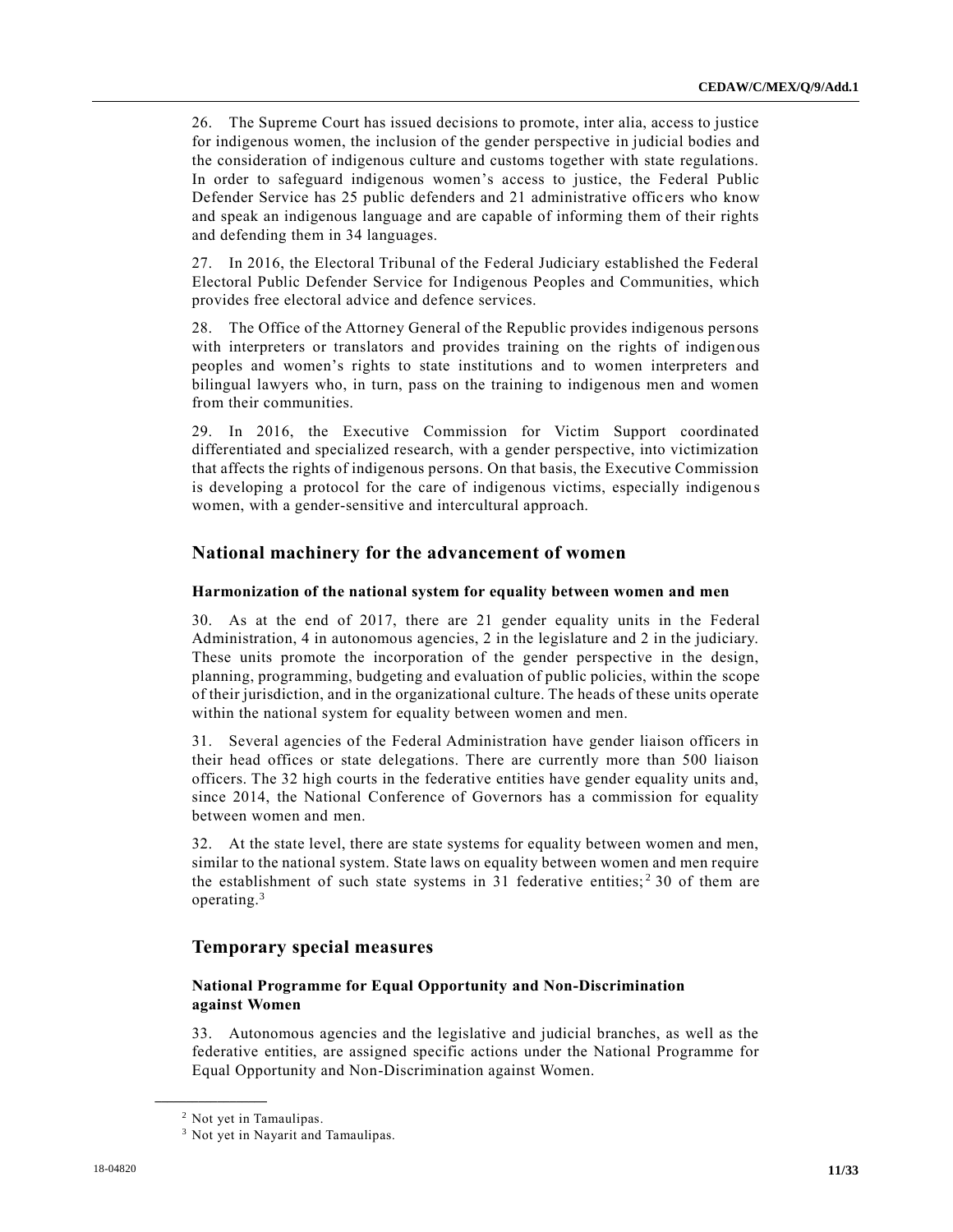34. The National Programme had modest goals with regard to the political participation of women. However, in 2014 legislation was enacted on parity in candidacies to state congresses. Thanks to state legislatures and the intervention of the judiciary, regulations now ensure vertical and horizontal parity. Today, all political parties have an obligation to ensure parity, which is monitored by the Natio nal Electoral Institute.

## **Temporary special measures for equality**

35. There is support for affirmative action measures to bridge the inequality gaps affecting the leadership of indigenous women, poor women, women heads of household, women with disabilities, older women, young women and migrant women, in the form of efforts in the fields of education, health, employment, political training, economic autonomy and influence in decision-making.

## **Stereotypes and discriminatory practices**

## **Measures to eliminate sexist language and discriminatory stereotypes**

36. Each year, the Ministry of the Interior issues guidelines for the promotion of gender equality in the social communication campaigns of the Federal Administration. The agreement on the exchange of audiovisual content and material between the Under-Secretariat for Regulation of the Media, the Mexican Public Broadcasting System and the Notimex press agency envisages the creation and dissemination of materials advocating gender equality. <sup>4</sup>

37. All agencies have strengthened awareness-raising, management and information activities related to gender equality, the eradication of discriminatory stereotypes, non-sexist language, human rights and the prevention of gender-based violence. It is a gradual process that requires continuity, continuous assessment and redesign.

38. In 2011, the National Council for the Prevention of Discrimination prepared a manual on discrimination-free writing. These suggestions for journalism without labels aim to ensure that journalists identify and avoid discriminatory, sexist or exclusive practices.

## **Measures to tackle multidimensional discrimination**

39. With the goal of changing social and cultural patterns, the National Council for the Prevention of Discrimination provides training in the Federal Administration, the federative entities and other Government offices on direct and indirect discrimination and discrimination on the basis of sex, gender, age, race, ethnicity or sexual orientation.

40. While recognizing that much work remains to be done to combat discrimination, the Mexican State is also working to change the image of women in the home, community, school, workplace, media, science and technology by highlighting their skills and talents; demonstrating the benefits of including them in decision-making; promoting the redistribution of unpaid work in the home and care -giving; designing compensation, levelling and inclusion mechanisms; and by amending the division and segregation of labour by encouraging greater participation by men in the home.

<sup>4</sup> These have been joined by the Ministry of Education, the National Institute of Indigenous Languages and independent Mexican radio broadcasters.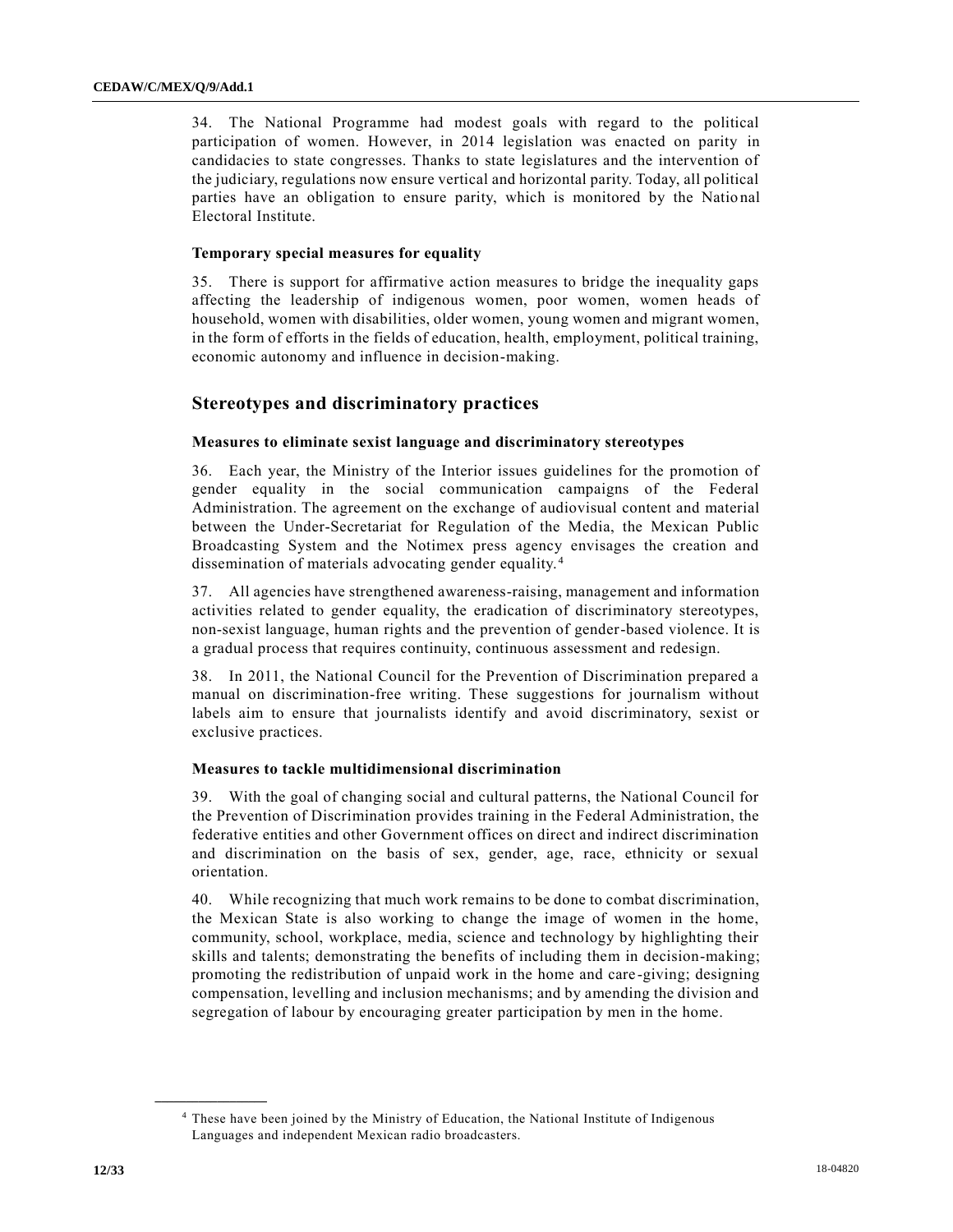## **Awareness-raising campaigns targeting indigenous communities**

41. There are continuous campaigns targeting indigenous populations which cover equality in areas such as education, access to health, productive projects, preventing and addressing violence against women and girls, prevention of adolescent pregnancy, sexual and reproductive rights and property rights.

42. Through various programmes and resources, Mexico supports civil society organizations in their efforts to strengthen the capacities of the indigenous population in the areas of gender equality, women's rights and combating violence. Examples include the PROEQUIDAD and social conversion programmes and the support provided by the National Commission for the Development of Indigenous Peoples.

## **Violence against women**

## **Measures to ensure harmonization**

43. The project to harmonize legislation in Mexico is an ongoing effort and has exceeded established targets. In 2018, in the annex on pro-equality expenditures, 34 million pesos were authorized for this legislative work, allowing the gender equality commissions in the local congresses to promote equality in the country.

## **Femicide**

44. Currently, the 32 federative entities have criminalized the offence of femicide, in accordance with most of the criteria established by the Federal Criminal Code.

45. In 2013, the National Institute of Statistics and Geography started to collect information<sup>5</sup> from public prosecutors' offices and the courts. Despite these efforts, there is still an incomplete record of the number of femicides. A robust statistical process to record each case has now begun.

46. In 2013, according to data from open cases and preliminary investigations, there were 353 cases involving 247 persons charged; in 2014, 443 and 341; in 2015, 730 and 1,156; and in 2016, 631 and 424. The numbers for those prosecuted were 271 in 2013; 325 in 2014; 284 in 2015; and 327 in 2016. For convictions, the data were: 110 in 2013; 63 in 2014; 79 in 2015; and 83 in 2016. It should be noted that the process of law enforcement and the administration of justice in Mexico is slow and these figures for cases with convictions reflect proceedings that were brought a long time ago.

47. There are also mortality statistics broken down by cause, showing deaths by wilful injury, which is used as a proxy indicator for femicide. There are significant differences between such data recorded as homicides of women and victims of femicide. These differences arise owing to various reasons, which may be technical or conceptual, or the result of how they are recorded. However, efforts are being made to achieve accurate recording.

48. Two comprehensive strategies are ongoing: (1) the national agreement for all state public prosecutors' offices to investigate any female homicide in accordance with the femicide protocols beginning in December 2017; and (2) the revision of records of cases of murders of women in an attempt to identify whether they were alleged femicides.

<sup>5</sup> This information is collected during national censuses on state law enforcement and state administration of justice.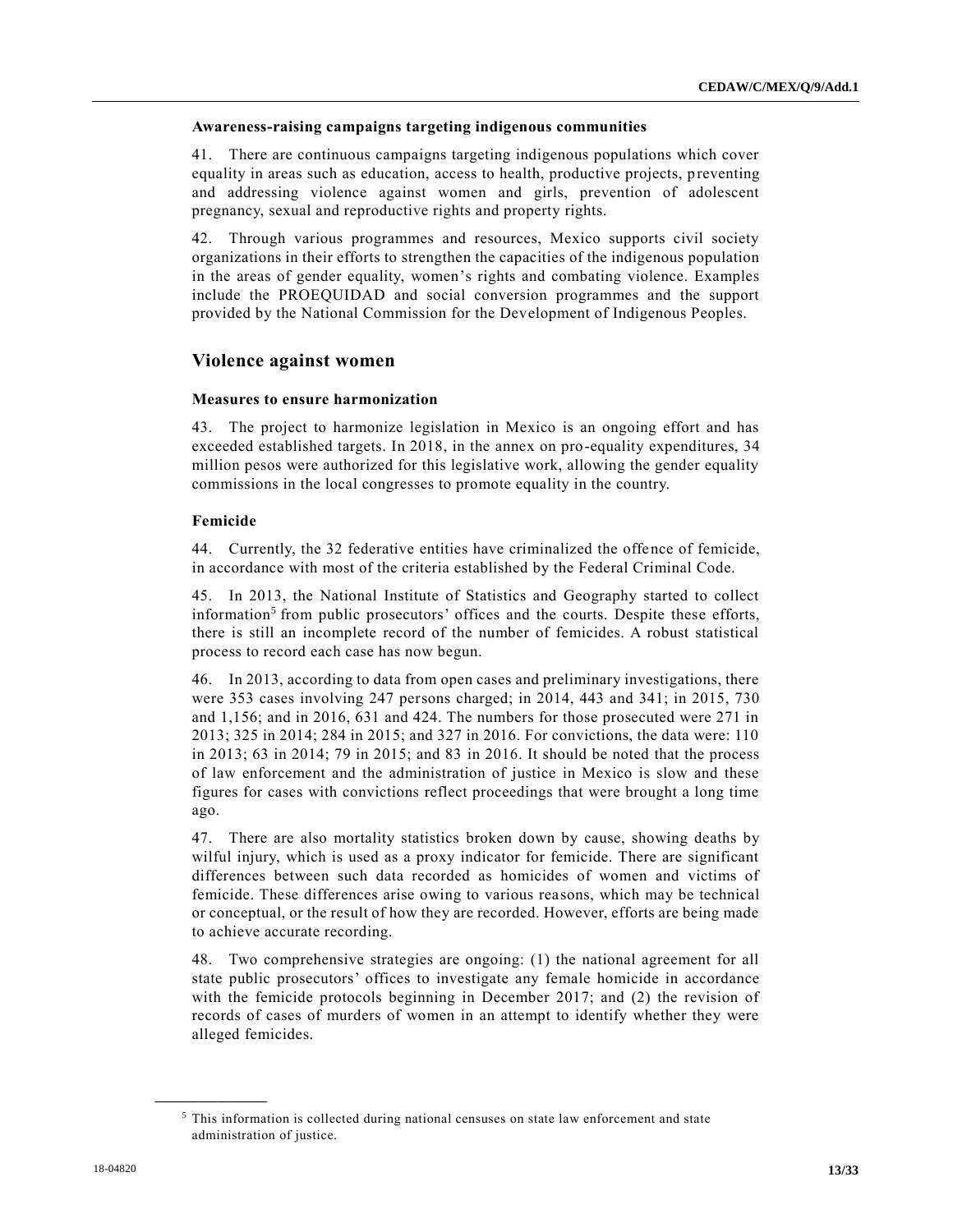49. In addition, there are multiple agencies established in the different federative entities to care for women victims of violence, with resources and budgets, as well as justice centres (38 in 26 federative entities).

50. Several entities have developed digital tools, such as the system for the investigation of femicides and homicides of women in Morelos, where the status of each case or preliminary investigation can be consulted, and the judicial system for administrative management in Tabasco, whose module for gender-based violence has a mandatory field where judges must indicate the conventions and protocols applied. This reflects local efforts and the commitment to address violence.

## **Training in identifying gender-based violence**

51. The Council of the Federal Judiciary, the Supreme Court, state courts and local judiciaries have strengthened training activities for their staff in the areas of the administration of justice with a human rights approach, treaty compliance and gender perspective and even internal matters, ranging from affirmative action and work-life balance to an organizational culture free of violence.

52. The national health system monitors the application of Mexican official standard NOM-046-SSA-2005 EF, allowing for the establishment of inter-agency and intersectoral coordination and disseminating the applicable criteria for the prevention and treatment of sexual violence, counselling, training and registration of cases and lawsuits. Thirty-two state health services offer awareness-raising and training for staff in gender-based violence; care for women who experience violence; legal advice; and guidance on the lawful termination of pregnancy in cases of rape, among other activities.

53. Offices of public prosecutors have expanded their offerings of courses, workshops, diploma courses and seminars aimed at the country's police agencies in such areas as women's rights, trafficking, equality, gender perspective, femicide, gender-based violence, investigation with a gender perspective and enforced disappearance.

54. The coverage of awareness-raising, training and professionalization of public officials responsible for assisting women who are victims of violence in federative entities that have a gender violence alert mechanism has also been strengthened and expanded. The Comprehensive Programme to Prevent, Address, Punish and Eradicate Violence against Women includes comprehensive training activities, and training activities for the police, military and prosecutors in the investigation of crimes of violence against women are reported to the national system to prevent, address, punish and eradicate violence against women.

#### **System for the collection of statistical data on violence against women**

55. Beginning in January 2018, the Executive Secretariat of the National Public Security System implemented a monthly reporting system for crimes against women that operates throughout the country.

56. Currently, the national data and information bank on cases of violence against women, operated by 30 of the 32 federative entities, covers more than 300 recording variables. In 2017, the databank shared its computer system for the recording of cases of violence against women in nine federative entities to allow for harmonized information. To date, it shows that 95 per cent of perpetrators of violence are men, compared with women at 5 per cent. There is also an integrated system of statistics on violence against women, which contains 272 indicators.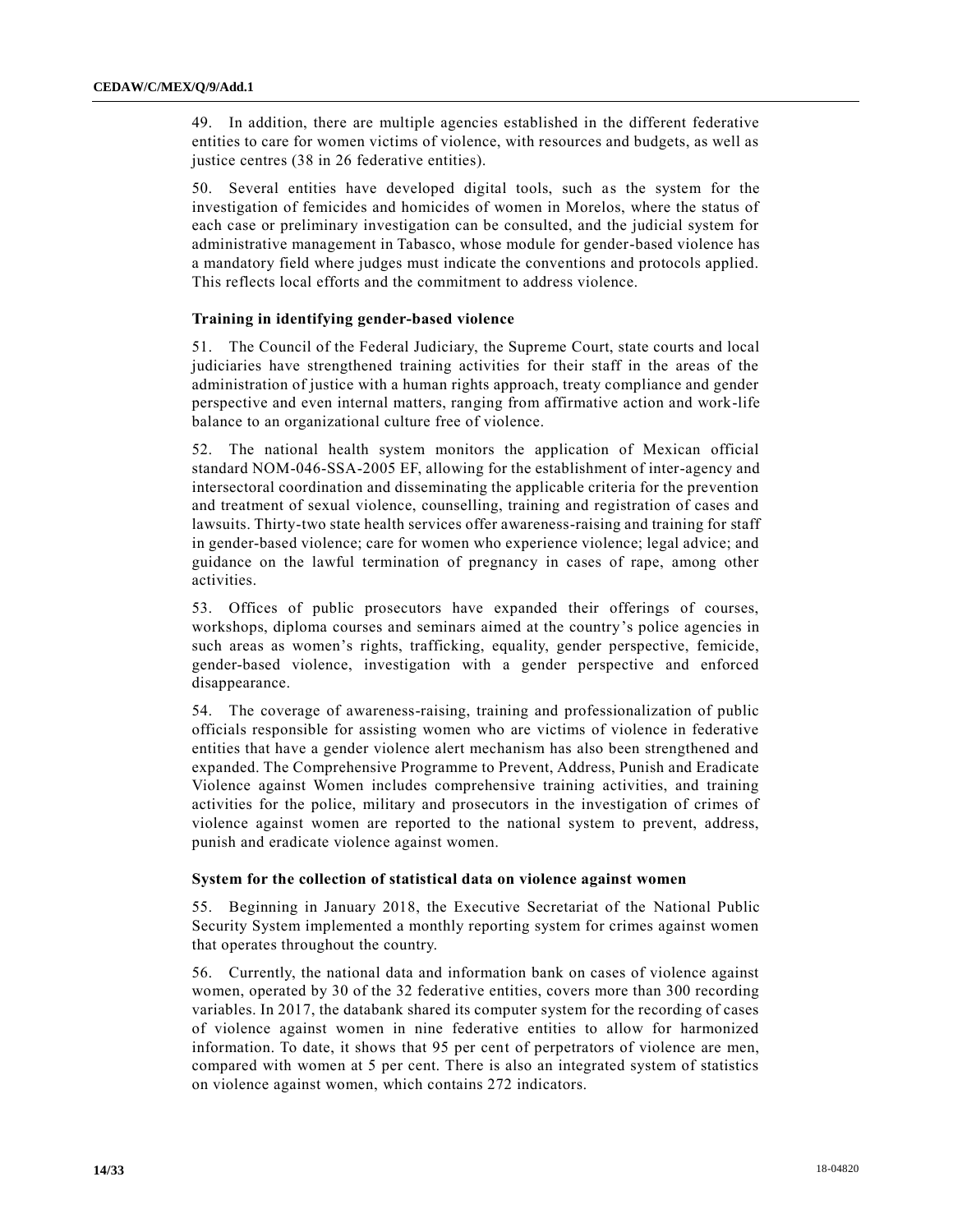57. The Executive Commission for Victim Support runs the federal victims registry on a platform that includes the system for the transmission of information, allowing for the integration of the national roll of victims.

58. The gender violence alert mechanism promotes greater systematization of information in the federative entities. The State of Mexico has systematized information and the associated georeferencing to design prevention policies. The State of Morelos has activated a violence against women traffic light, which links information from emergency calls to the information of the Office of the State Attorney General, and produces a monthly georeferenced index of violence against women. The State of Guanajuato has redesigned its State databank on cases of violence against women, in conjunction with the municipalities. The State of Colima has updated its databank. The States of Quintana Roo and Tabasco have acquired the Ministry of the Interior software for their databanks. The State of Puebla has designed a system to record cases and ensure follow-up. Mexico City has created a system to identify and address the risks of femicidal violence, which coordinates inter-agency efforts, and has developed a network of information on violence against women, the purpose of which is to collect, process, classify and follow up on information. The State of Nuevo León is compiling a state database containing information on cases of violence handled or identified in the agencies that work to prevent, address, punish and eradicate violence against women. The State of Querétaro has a state databank on women victims of violence.

59. Mexico is aware that all these efforts are insufficient and knows that there is a need to interlink systems, address information gaps and ensure national harmonization. To that end, the Ministry of the Interior has asked the National Institute of Statistics and Geography to catalogue all data on violence against women as information in the national interest, and to undertake statistical projects to obtain the necessary statistics.

## **2014-2018 Comprehensive Programme to Prevent, Address, Punish and Eradicate Violence against Women**

60. The Federal Executive is responsible for implementing the above Programme, but civil society organizations monitor compliance and request information on progress achieved. In addition, provision is made for their participation in some of the Programme's action lines, in order to promote their participation in the care of women victims of violence and their daughters and sons, in the process to empower women victims of violence and as part of the comprehensive national policy. Mechanisms are also being sought to reach agreements between the private sector and civil society organizations to find employment for women in situations of violence.

## **Enforced disappearance**

**\_\_\_\_\_\_\_\_\_\_\_\_\_\_\_\_\_\_**

61. The General Act on the Enforced Disappearance of Persons, Disappearances Perpetrated by Individuals and the National Missing Persons System was published in November 2017 and entered into force in January 2018. It provides for the distribution of competencies and coordination by the authorities to prevent, investigate, punish and eradicate crimes of enforced disappearance and disappearance perpetrated by individuals; defines criminal offences for the country as a whole; creates the National Missing Persons System<sup>6</sup> and the National Register of Disappeared Persons; and orders the establishment of local commissions. It also

<sup>6</sup> The system will be composed of the heads of the Ministry of the Interior, the Ministry of Foreign Affairs, the Office of the Attorney General of the Republic and the National Search Commission, which will serve as the Executive Secretariat of the Executive Secretaria t of the National Public Security System; and will have a citizens' council, as a consultative body.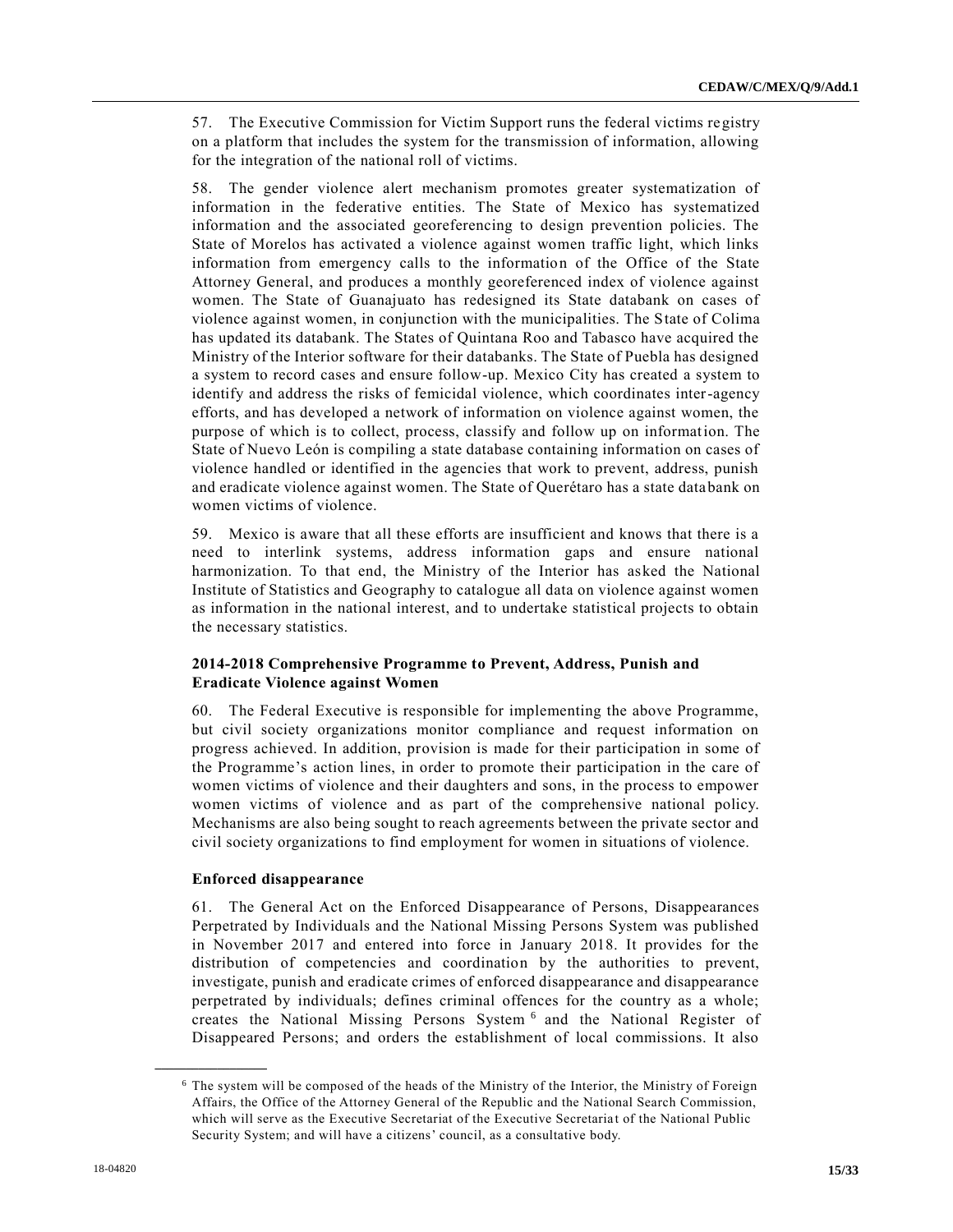indicates ways in which relatives can participate in the design, implementation, monitoring and evaluation of activities to search for and identify disappeared and missing persons.

62. The National Commission for the Prevention and Elimination of Violence against Women has an agreement with the Office of the Attorney General of the State of Chihuahua to adapt the Alba Protocol and comply with the standards of the "Campo Algodonero" judgment of the Inter-American Court of Human Rights. In the context of the national system to prevent, address, punish and eradicate violence against women, state authorities were urged to implement the Alba Protocol, through the use of its implementation guide, but this has been achieved in only six federative entities. <sup>7</sup>

#### **Gender violence alerts**

63. Three and a half years after implementation of the new gender violence alert mechanism, it has been determined that the federative entities do not have institutions capable of addressing violence against women. Consequently, work is under way to strengthen preventive action, and the national system to prevent, address, punish and eradicate violence against women is being restructured to ensure that it has an impact in the federative entities and their municipalities, through the state systems. No structure or tool is currently in place to assess the impact of the mechanism.

#### **Measures to identify criminals**

64. There is a group of officers in the Federal Criminal Investigation Police who are highly trained in the investigation of crimes of violence against women and trafficking in persons. This Criminal Analysis Unit has real-time access to the databases and investigation tools used by the National Centre for Planning, Analysis and Information to Fight Crime. However, these resources are insufficient.

## **Campaigns to prevent violence against women and girls**

65. The National Commission for the Prevention and Elimination of Violence against Women constantly disseminates information on respect for the rights of women and the fostering of a culture of non-violence through campaigns such as "Not all men are alike" and "New ways of being a man" and on the prevention of violence with the hashtag #NavegaSegura (safe browsing). In 2017, the Commission held the first regional meeting for media awareness-raising, with the slogan "Communicate for equality: the media as builders of a culture of peace"; and signed an agreement with the National Autonomous University of Mexico to investigate depictions of gender and violence against women in digital and entertainment media.

66. On social networks, campaigns have been disseminated on preventing violence against women (including campaigns promoting the hotline 01800 Háblalo (speak out) and justice centres for women); types of violence (including dating violence); and eliminating gender stereotypes and new masculinities. The Media Observatory, in addition to promoting inclusive language, focuses on preventing online harassment, cyber violence and adolescent pregnancy.

67. The health sector has introduced programmes for state health services such as "Intervention for the prevention of gender-based violence in adolescence and youth", which offer care for adolescents and young people and prevent dating violence and sexual violence in the community.

68. Educational health promotion strategies include JuvenIMSS Jr., aimed at adolescents aged between 10 and 14 years, and JuvenIMSS for adolescents aged

<sup>7</sup> States of Mexico, Guerrero, Tabasco, Jalisco, Quintana Roo and Querétaro.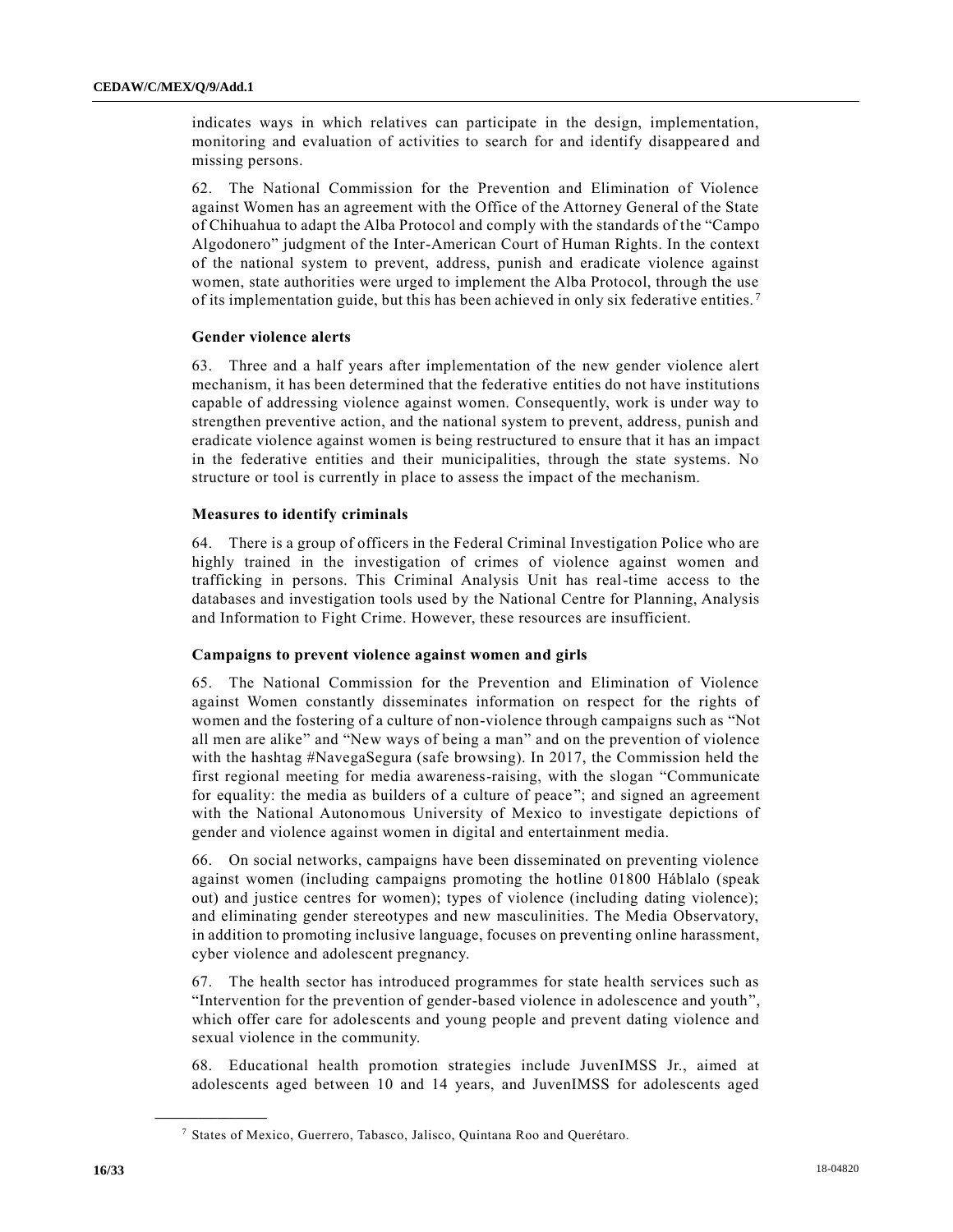between 15 and 19. Their purpose is to prevent violence, promote lifestyle changes and develop skills. Other efforts to address violence prevention include ChiquitIMSS Jr, ChiquitIMSS, Her and Him with PrevenIMSS and Active Ageing PrevenIMSS.

69. Shelters for indigenous women have strengthened training to prevent and address gender-based violence with a focus on sexual and family violence against girls, adolescents and adult women, from the social, psychological and access-tojustice angles, in order to recognize, identify, prevent and address the problem of these forms of violence with a focus on human rights. The training includes teachers, parents and children and adolescents in their communities.

70. The National Institute for Women and the women's advancement mechanisms also implement continuing campaigns.

## **Victims of sexual violence and abuse**

71. In 2017, the Federal Criminal Code was reformed to punish those who commit crimes of sexual harassment, sexual abuse, statutory rape and rape. <sup>8</sup>

72. In the same year, an agreement was reached to promote the harmonization of local laws in line with federal law in order to protect girls and adolescents against the crime of child sex abuse, with a view to eliminating expressions such as "indecent assault", "rape through deception" and "molestation" and ensuring that these offences are prosecuted automatically. The age of sexual consent was raised from 12 to 14 years and provisions were established to allow for reparations for crimes of a sexual nature.

73. Work is undertaken with agencies to protect and assist victims throughout the law enforcement process, although a comprehensive project is required to prevent crime, encourage reporting and facilitate the process of law enforcement and the administration of justice.

## **Trafficking in persons**

## **Cases, investigation process and penalties for trafficking in persons**

74. The General Act for the Prevention, Punishment and Eradication of Crimes of Trafficking in Persons and for the Protection and Assistance of Victims was published, determining competencies and coordination channels, harmonizing offences, establishing shelters and providing federal and state funds for victims. Twenty-six federative entities have already harmonized their laws with the General Act.

75. The National Autonomous University of Mexico's human trafficking legislation observatory monitors and supervises improvements in the law. There is also a national information system on trafficking in persons that provides recording, consultation, monitoring and analysis of cases.

76. The number of preliminary or opened investigations into trafficking at the local level rose from 187 in 2012 to 500 in 2014 and 454 in 2015. There was also an increase in the number of those accused: between 2012 and 2016 there were 2,502. The number of registered victims is related to the number of investigations; between 2012 and 2016, there were 3,396 victims of trafficking. Between 2012 and 2017, more than 700 judgments were issued at the local level.

<sup>8</sup> http://gaceta.diputados.gob.mx/Gaceta/63/2016/ago/20160830. html # Iniciativa10.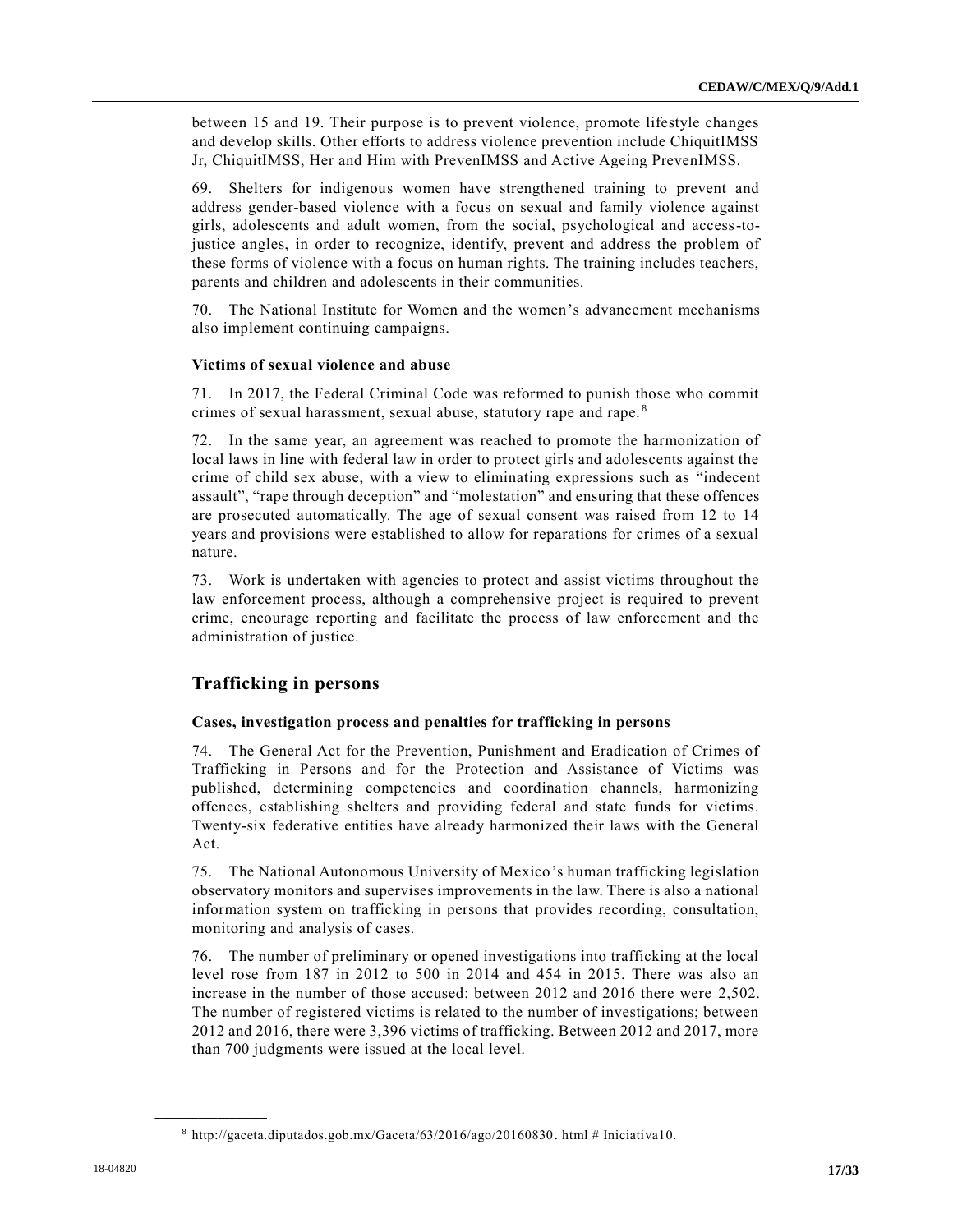77. At the federal level, as at 2016, 70 judgments had been issued for direct *amparo* proceedings; 68 in *amparo* reviews; 26 in indirect *amparo* proceedings; and 9 in criminal trials for trafficking.

78. Steps have been taken to prevent trafficking and implement a comprehensive strategy that includes awareness-raising, training, education, and a code of conduct for the protection of children and adolescents in the tourism industry.

79. Mexico faces challenges in the matter of shelters for victims of trafficking, particularly at the local level. The Office of the Attorney General of the Republic has a special shelter to provide comprehensive care and protection to victims of trafficking and extreme gender-based violence that has been improved in all aspects.

80. Eleven federative entities have protocols for the detection, identification and care of migrant victims and/or potential victims of trafficking. Protocols are being reviewed in six federative entities and they are being established in fifteen.

81. In addition, there is a fund to support victims of trafficking offences.

## **Measures to prevent trafficking for purposes of sexual exploitation and forced labour**

82. Mexico has agreements with the Department of Justice of the United States of America to strengthen coordination to combat trafficking.

83. The "Freedom without deceit or false promises" and "Blue Heart" campaigns in the health sector, which also cover indigenous girls; the campaigns "#Here I am"; "They make it seem really nice"; "Against abuse in recruitment"; "Ask, take notes, check"; "What did they promise you?"; "Trafficking has a face, open your eyes"; and the campaign against the sexual exploitation of children and trafficking in persons have been widely disseminated. All materials were shared with the federative entities. In addition, a national campaign against trafficking in persons was conducted in 21 indigenous languages, and in 2017 a radio soap opera was broadcast in rural or indigenous communities in four federative entities.<sup>9</sup>

84. The Office of the Attorney General of the Republic provides the "Atención PGR" service on a 24/7 basis. The National Institute of Migration has developed a protocol for the detection, identification and care of migrant victims and/or potential victims of trafficking in Mexico. Staff of the Institute have received training through the national programme for training to combat trafficking in persons and, in 2017 alone, there were 1,201 proceedings to prevent and address this problem in several federative entities.

85. There is a comprehensive programme to provide care and assistance to victims of crimes of trafficking in persons, <sup>10</sup> while the programme on the rights of indigenous peoples promotes the prevention of this crime. The National Human Rights Commission has a trafficking in persons programme that provides training in the identification and handling of cases from a human rights perspective, particularly focused on the rights of children and adolescents and of vulnerable populations, such as indigenous persons.

<sup>9</sup> The States of Tabasco, Sinaloa, Jalisco and Oaxaca.

<sup>10</sup> https://www.gob.mx/cms/uploads/attachment/file/287041/PROGRAMA\_INTEGRAL\_ DE\_ATENCIO\_N\_A\_VI\_CTIMAS\_DE\_TRATA\_DE\_PERSONAS.pdf.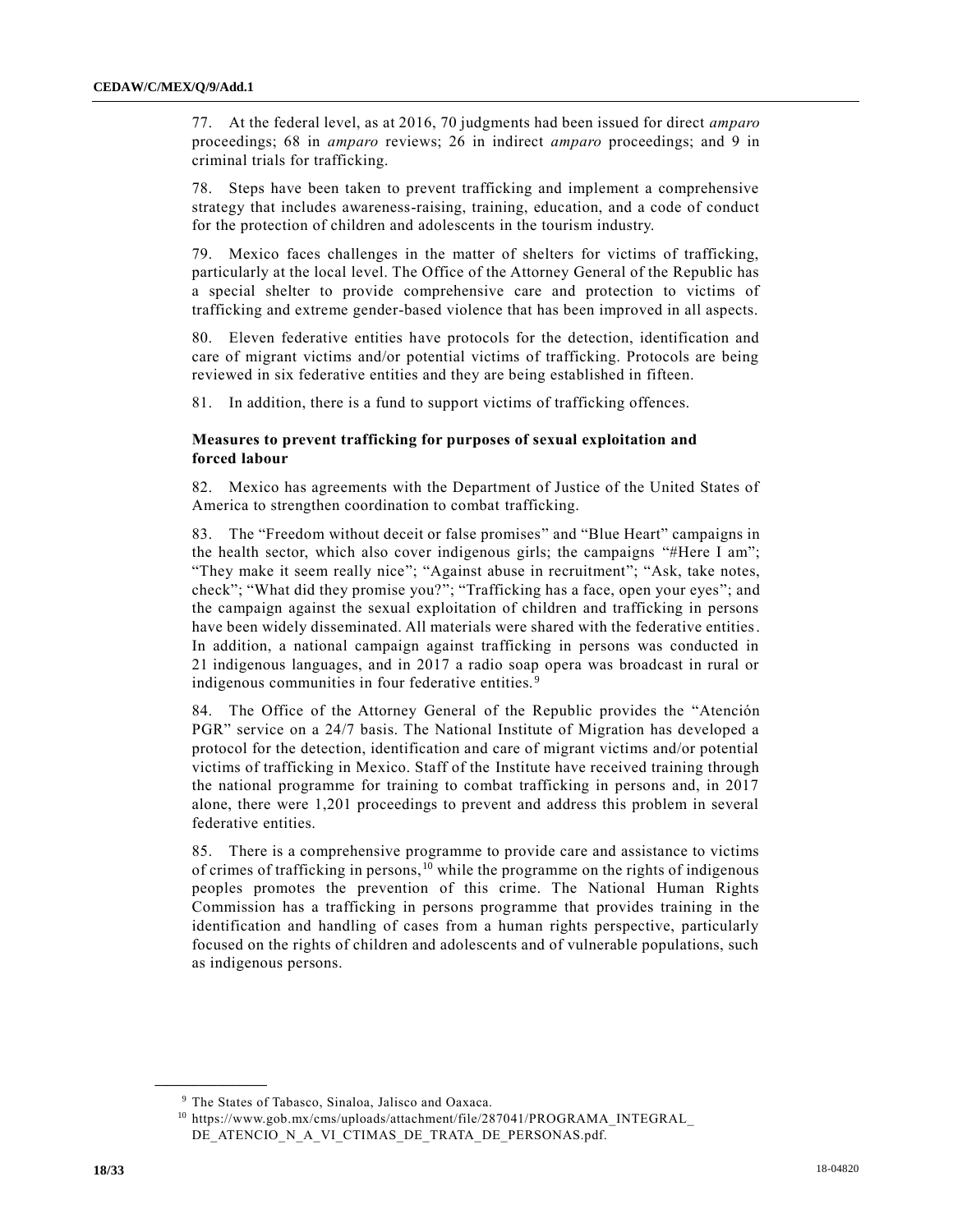## **Participation in political and public life**

#### **Gender parity**

86. In 2018, the annex on pro-equality expenditures allows resources to be earmarked for the National Electoral Institute for training and education in the democratic exercise of citizenship; leadership, electoral legal support and logistical support; granting of privileges to political parties and control of their resources; and the administration of radio and television slots. In addition, the Institute will receive 106.6 million pesos to support civil society organizations that promote women's political leadership.

87. The Electoral Tribunal of the Federal Judiciary has strengthened its commitment to gender parity. The criteria issued by the Upper Chamber are clear: regarding the constitutional and legal obligation to ensure the effective participation of both genders, political parties must comply with the principle of parity in internal processes to elect governing bodies, which goes beyond the composition of party leadership bodies (SUP-JDC-369/2017 and subsequent rulings).

88. The Tribunal has an equal rights and gender parity programme that promotes stronger legal tools for electoral authorities. It is also responsible for the dissemination of defence mechanisms, such as action to protect the political and electoral rights of citizens, and the implementation of the protocol to address political violence against women.

#### **Measures to address structural discriminatory practices and attitudes**

89. The Women's Political Participation Observatory is an initiative of the National Institute for Women, the Electoral Tribunal of the Federal Judiciary and the National Electoral Institute that coordinates activities to promote women's participation. It is composed of representatives of the legislature, the judiciary and agencie s of the Federal Administration; civil society organizations; political parties and associations; the National Human Rights Commission; academic institutions and women experts in political participation.<sup>11</sup> Twenty-seven state observatories were established between late 2015 and 2018.

90. There is a free educational platform for women to develop skills and knowledge in such fields as gender equality, political representation, public policies, electoral campaigns, political communication, legislative negotiation and strategic management.<sup>12</sup> The platform is open, organized in modules and formally recognized. As at the end of 2017, 3,776 persons (88.6 per cent women) had registered.

91. Between 2016 and 2017, the Federal Electoral Public Defender Service for Indigenous Peoples and Communities provided services to 158 women and processed 96 indigenous electoral requests<sup>13</sup> related to gender-based political violence, the right to be elected, denial of registration and the right to take and hold office.

92. The Office of the Special Prosecutor for Electoral Offences serves women candidates victims of political violence and has ordered protection measures for indigenous women victims of political violence. It has a database that can show the location, community and language of the women who bring complaints.

<sup>11</sup> http://observatorio.inmujeres.gob.mx/el-oppmm/.

<sup>12</sup> http://politicas.mx/acerca-de/.

<sup>&</sup>lt;sup>13</sup> Primarily in Chiapas, Mexico City, Coahuila, State of Mexico, Guerrero, Michoacán, Morelos, Oaxaca, Puebla, Sinaloa and Veracruz.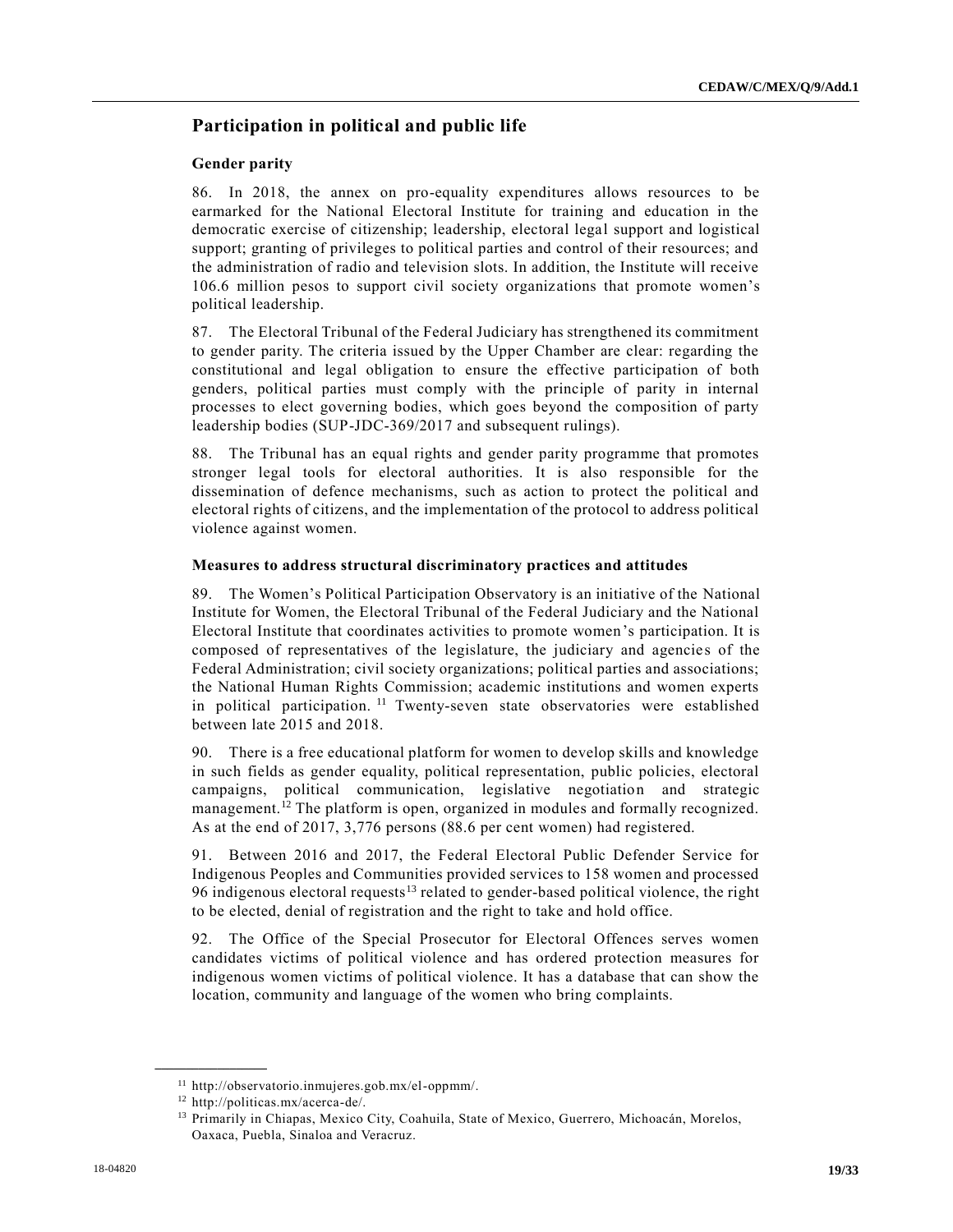93. Since 2013, more than 100 indigenous women leaders from Mexico and Central America have participated in the diploma course to strengthen leadership among indigenous women, in which students developed a proposal with a political impact.

94. There were 15 intercultural dialogues on indigenous legal systems in electoral matters; a national colloquium on indigenous legal systems; and intercultural dialogues on legal systems in electoral matters.

#### **Political violence**

95. Twelve bills have been presented in the Congress of the Union to criminalize political violence against women.

96. In 2017, the Chamber of Deputies approved the draft decree amending the General Women's Access to a Life Free of Violence Act, the General Electoral Institutions and Procedures Act and the General System for Contesting Election Results Act. The aim of the draft decree, which is before the Senate, is to establish mechanisms to prevent, address and punish political violence against women. However, the battle continues amid resistance from some legislators.

97. In 2017, the institutions responsible for the protocol for responding to political violence against women created a commission to develop an inter-agency road map to address and follow up on such cases.

98. In 2017, the Office of the Special Prosecutor for Electoral Offences trained 1,028 persons in 13 federative entities, including members of state legislatures, in the inclusion of the crime of political violence in their criminal codes. Se veral entities have already defined the offence of political violence. This Office has developed a database of complaints lodged in electoral matters.

99. Between 2012 and 2017, there were 580 investigations into complaints filed by women for electoral offences, and 187 cases of political violence against them were opened. Over the same period, in the adversarial criminal justice system, 94 investigations into political violence against women were opened in 24 federative entities.

100. During 2016 and 2017, 88 cases of political violence against women were assigned to the Electoral Tribunal of the Federal Judiciary. In 2017, there were two investigations into the judgments issued by the Electoral Tribunal to identify, in addition to the criteria and lines followed in arguments, opportunities to strengthen theses and case law, and the effective exercise of the political and electoral rights of women: the first analyses compliance with the criterion of vertical, horizontal and transversal parity in judgments; the second studies decisions by the Electoral Tribunal in the area of political violence against women.

101. Twenty-nine federative entities have incorporated the concept of political violence against women in their laws.

## **Adoption of a national action plan in line with Security Council resolution 1325 [\(2000\)](https://undocs.org/S/RES/1325(2000))**

102. While there is no national action plan based on Security Council resolution [1325](https://undocs.org/S/RES/1325(2000))  [\(2000\),](https://undocs.org/S/RES/1325(2000)) it is acknowledged that women play a vital role in peacebuilding processes and their participation is vital in prevention, reconstruction and national reconciliation.

103. To prevent sexual violence in military and police operations, institutions such as the Ministry of Defence, the Ministry of the Navy and the Federal Police carry out a range of actions and implement the protocol to prevent, address and sanction sexual harassment.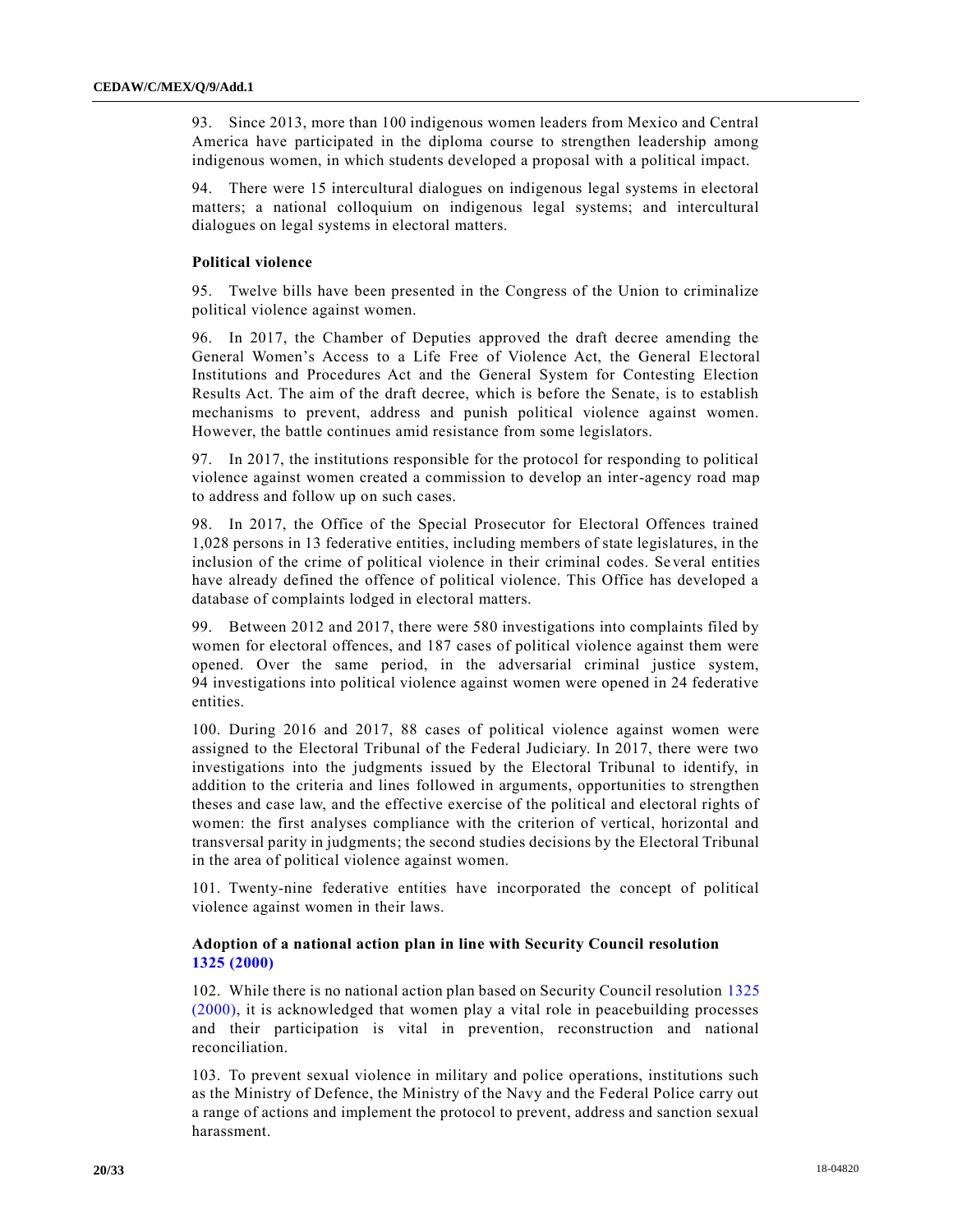104. The armed forces have responded to the recommendations of the Nationa l Human Rights Commission in the areas of equality, discrimination and human rights violations, reducing the number of complaints lodged in 2017 by 76.6 per cent compared to 2012.

## **Women human rights defenders and journalists**

#### **Complaints of attacks against women human rights defenders and journalists**

105. In May 2017, the President, the state governors and members of the National Security Cabinet addressed the issue of murders and attacks committed against women human rights defenders and journalists and agreed to take the following steps: (i) to establish a national system for coordination with the federative entities and a protocol for its operation in situations of risk for journalists and human rights defenders; (ii) to strengthen the structure of and the budget allocated to the mechanism to protect human rights defenders and journalists; and (iii) to strengthen the Office of the Special Prosecutor for Offences Committed against Freedom of Expression of the Office of the Attorney General of the Republic, as well as:

(a) More staff and better training for public prosecutors, police officers and experts;

(b) The establishment of mechanisms for contact and dialogue with civil society and journalists, to design actions;

(c) A review of ongoing investigations, safeguarding the right to the truth and access to justice and combating impunity;

(d) Coordination between local and federal authorities to ensure offences are immediately addressed, with a comprehensive human rights approach;

(e) Immediate support for federative entities to establish units, special public prosecutors and departments within their offices of attorneys general and public prosecutors specializing in freedom of expression to prevent impunity; and

(f) The establishment of harmonized protocols at the national level for investigations into and assistance to victims of offences committed against freedom of expression.

106. The staff of the Office of the Special Prosecutor for Offences Committed against Freedom of Expression is trained to act with a gender perspective, an approach used at all times to seek gender-differentiated motivations or impacts related to the conduct under investigation. In 2017 it underwent a capacity-building exercise and its staff increased by 37 per cent.

107. The National Human Rights Commission has a programme to address assaults against journalists and civil human rights defenders.

## *Investigations and cases*

108. Information is in the process of being incorporated for the review.

#### **Federal mechanism to protect human rights defenders and journalists**

109. A specialized methodology has been developed, with advice from Colombian experts from the Freedom House organization, to conduct individual and collective risk assessments to enable the above mechanism to establish effective protection measures for defenders and journalists. On the basis of this methodology, the mechanism analyses and assesses: (i) the effectiveness of personal protective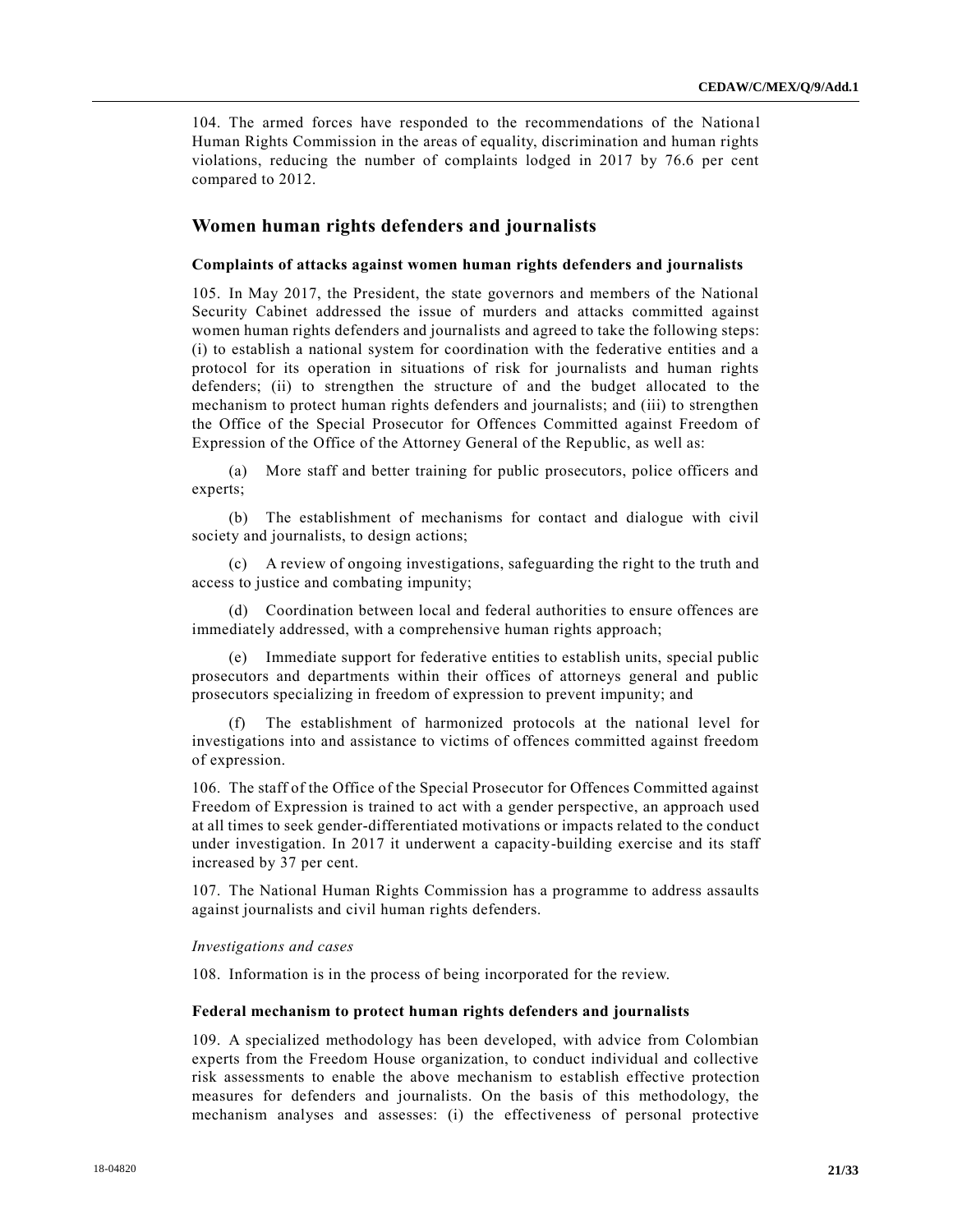measures; (ii) the national monitoring of assaults; and (iii) the identification of patterns of aggression.

110. The risk matrix with a gender perspective helps to avoid any form of violence or discrimination against women, individual or collective, conscious or unconscious, and to pay special attention to evaluating the specific conditions of women human rights defenders and journalists who approach the mechanism seeking protection. In 2017, the mechanism conducted 118 risk analyses with a gender perspective.

## **Education**

## **Training in technology and science, including STEM (science, technology, engineering and mathematics)**

111. The new education model (2017) ensures women's access to and retention and promotion in the science, technology, engineering and mathematics fields through targeted interventions, affirmative action and strong advocacy. Examples include the STEM campaign, the advocacy of the OECD-Mexico Women Mentors Network (Ministry of Public Education); the direct impact of Mexican women scientists on primary and secondary schools; the Talentum women's programme run by the Centre for Economic Research and Teaching, and the exhibit entitled "Mexican Women in Science, Technology, Engineering and Mathematics".

112. In the 2016-2017 school year, 106,023 female students participated in a technological course of study related to the natural and computer sciences (49.3 per cent). There were 242,100 students, 40 per cent of them women, enrolled at technological universities, while polytechnic universities recorded a 39 per cent female enrolment rate.

## **Intercultural and bilingual education for indigenous girls**

113. Between 2016 and 2017, programmes were designed to provide instruction in indigenous language as mother tongue and as a second language, and a Spanish as a second language primary-level programme was developed. These programmes are featured in the national basic education curriculum for the first time.

114. In order to encourage the retention of indigenous children enrolled in public schools, homes and canteens for indigenous children provide accommodation and food services. At present, 80,548 indigenous children and youth, 48.4 per cent of them female, are enrolled across 25 federative entities.

#### **Adolescent pregnancy**

**\_\_\_\_\_\_\_\_\_\_\_\_\_\_\_\_\_\_**

115. State inter-agency groups are implementing the national strategy for the prevention of adolescent pregnancy. There are currently 32 active working groups for the prevention of adolescent pregnancy, and a guide to implementing the strategy in the federative entities has been published. <sup>14</sup>

116. Both the health and the education sectors regularly adopt measures to promote the kind of awareness that will foster responsible sexual activity, prevent pregnancy and ensure that precautions are taken to prevent sexually transmitted infections.

117. To strengthen health services in rural areas, the 3,683 rural centres for adolescent care are part of educational groups set up to have a multiplier effect. In 2017 alone, the centres organized 53,342 groups, educating 854,026 adolescents on

<sup>14</sup> https://www.gob.mx/conapo/documentos/3-grupo-estatal-para-la-prevencion-del-embarazo-enadolescentes-gepea.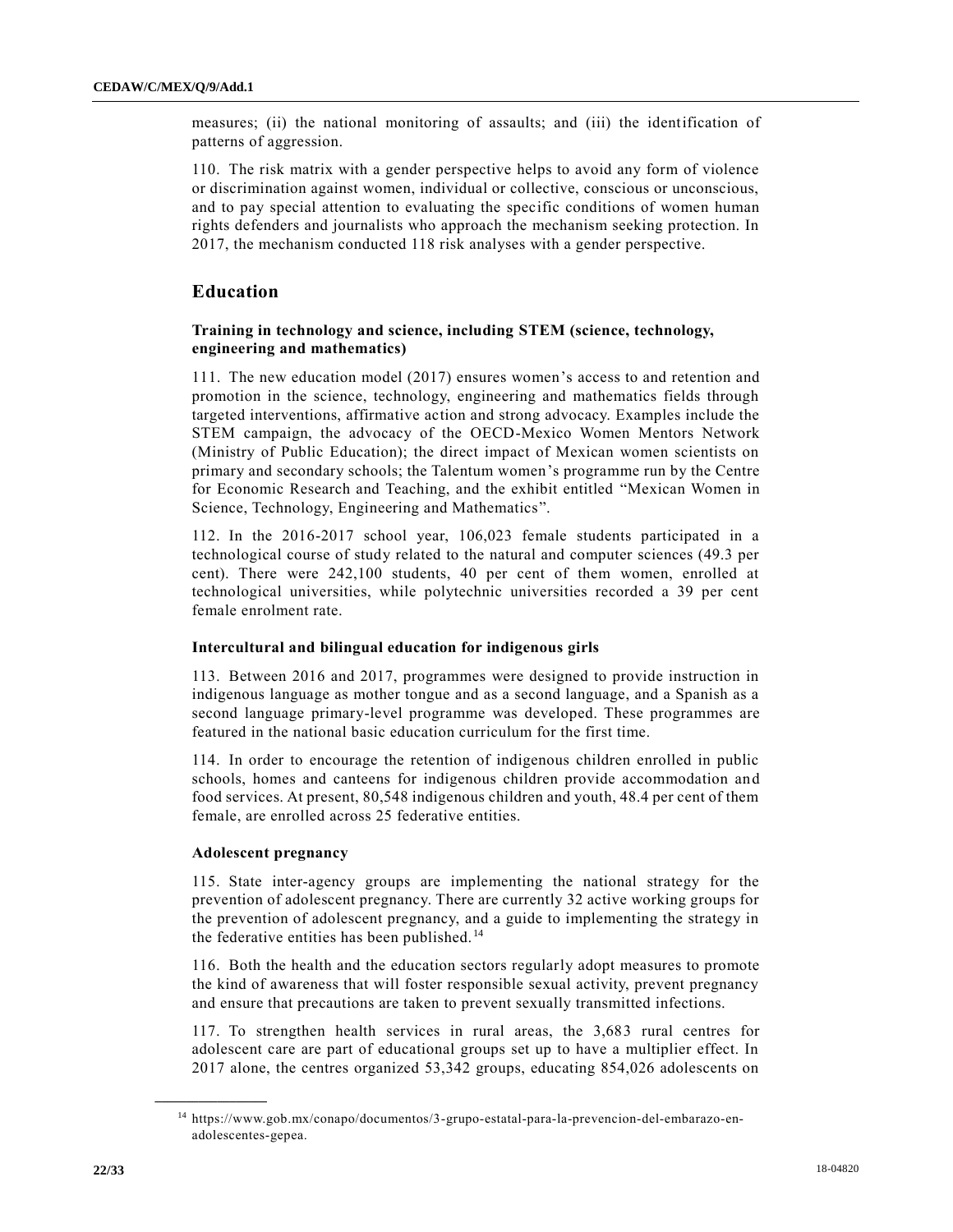how to prevent unplanned pregnancies; and 11,091 workshops in primary schools, reaching 186,875 adolescents; 15,986 workshops in secondary schools, reaching 310,728 adolescents; and 10,958 workshops in preparatory schools, reaching 238,464 adolescents.

118. Between October 2016 and October 2017, the PROSPERA programme of the Mexican Social Security Institute organized 20 meetings on preventing adolescent pregnancies in 16 federative entities. The male and female adolescents who participate go on to have a positive ripple effect in their family and school environments.

119. The "It's your life, your future: make it a safe one" tour reached 11 federative entities in 2017, providing information on sexuality, adolescent pregnancy, forms of contraception and sexually transmitted infections.

## **School bullying**

120. Between 2013 and 2017, scholarships were awarded to 79,283 pregnant girls and young women. In 2017, 10,873 pregnant women received benefits that enabled them to continue or complete their education; 98.3 per cent of them remained enrolled in academic programmes, with the support of the scholarship programmes available in 385 indigenous municipalities and 468 of the municipalities covered by the National Campaign against Hunger.

121. In addition to the safety protocols for federal upper secondary educational establishments, schools have established guidelines for detecting, preventing and addressing child sexual abuse, bullying and ill-treatment. The programme "ConstruyeT" (Build yourself up) prevents risky behaviour, early pregnancy, substance abuse, school dropout and violence and bullying. In 2017, an agreement was concluded for universities and higher education institutions to implement the protocol.

122. The new education model integrates the acquisition of social and emotional skills into the formal upper secondary academic curriculum.<sup>15</sup>

123. The Ministry of the Public Service, the National Institute for Women, the National Commission for the Prevention and Elimination of Violence against Women and the National Association of Universities and Higher Education Institutions concluded an agreement providing for the adoption of a protocol to prevent and address sexual harassment.

## **Employment**

#### **Women's participation in the labour market**

124. The levels of economic participation rates, management positions, occupational segregation, income level and hours spent on paid work all attest to the gap between women's and men's participation in the labour market, one of the most obvious gaps.

125. The percentage of women working in the manufacturing industry remained at around 37 per cent between 2012 and 2017, ranging from 27.9 per cent to 64.2 per cent across federative entities.<sup>16</sup>

<sup>15</sup> Idem.

<sup>&</sup>lt;sup>16</sup> National Institute of Statistics and Geography, National Survey of Occupation and Employment, 2017, Annex 1.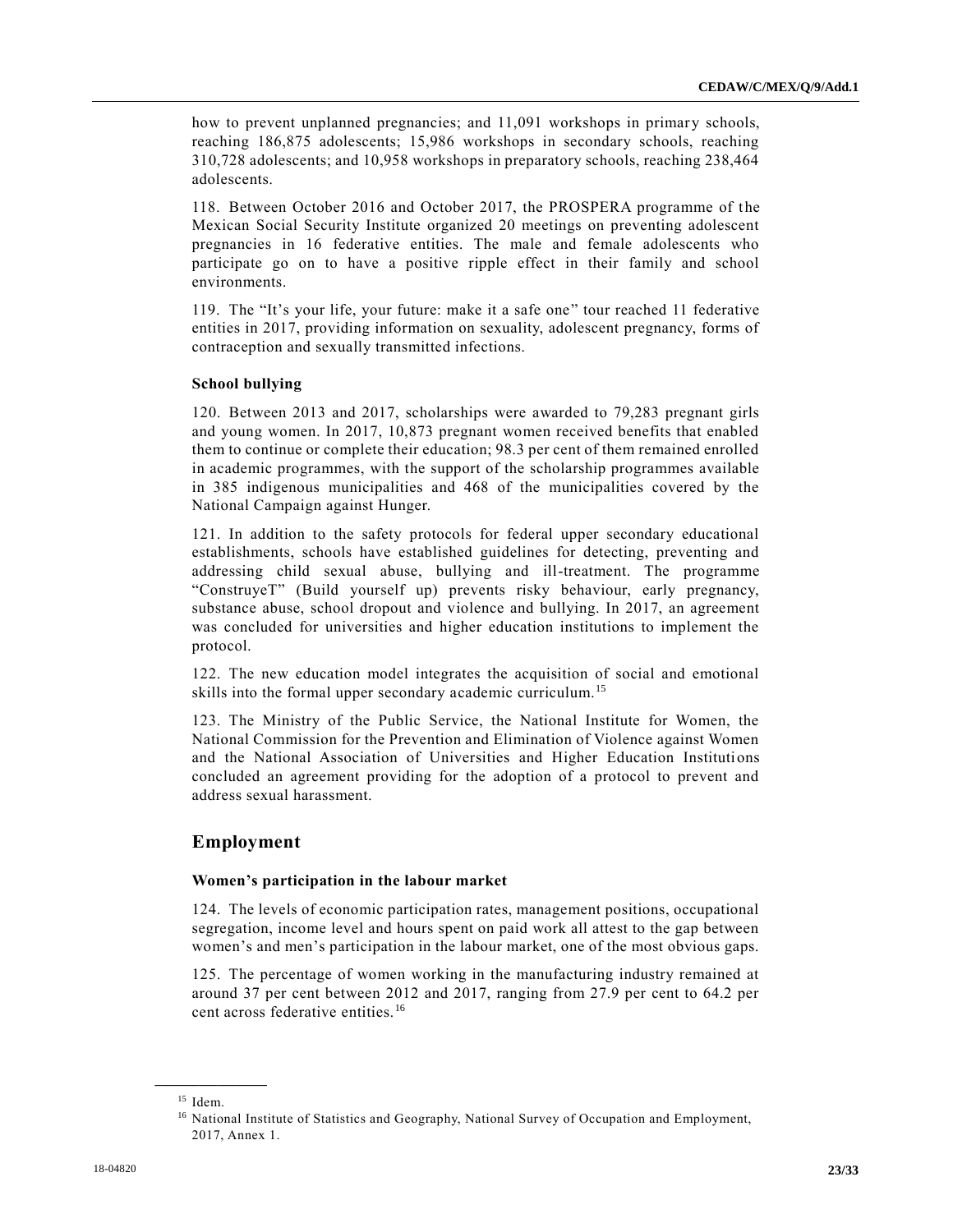126. The wage discrimination index for 2017 is estimated at −5.8; women's wages would have to increase by 5.8 per cent to match the wages paid to men. For civil servants, managers and administrators, the pay gap stands at −25.2.

127. The Federal Administration is working tirelessly to promote the integration of women into the labour market. Mexican official standard NMX-R-025-SCFI-2015, on occupational equality and non-discrimination, promotes women's access to paid work. Measures are being taken in conjunction with the private sector to increase the number of women on staff, with an emphasis on senior management positions.

128. The Government has allocated resources in various areas to enable more women to join the labour market.

129. For 2018, the annex on pro-equality expenditures provides for 7.843 million pesos to be allocated to the Ministry of Agriculture, Livestock, Rural Development, Fisheries and Food to fund women's productive projects; 340 million pesos to the National Entrepreneurship Fund; 326 million pesos to the employment support programme of the Ministry of Labour and Social Security; and 139 million pesos to the temporary employment programme of the Ministry of Environment and Natural Resources. Resources have also been allocated to the National Financing Programme for Micro-entrepreneurs and Rural Women, the National Entrepreneurship Fund, Crezcamos Juntas ("Let's grow together"), the Mujeres Moviendo Mexico (Women Moving Mexico) Programme, the Women's Small- and Medium-Sized Enterprise Programme, the Entrepreneurial Support Network and the Online Incubation Programme. In addition, positive discrimination measures are being taken to promote women's participation.

130. With regard to equal pay, the Ministry of Labour and Social Security ensures workplace compliance with the law according to which women and men are to receive equal pay for equal work.

#### **Discriminatory barriers and the promotion of gender equality**

131. This standard promotes shared responsibility in workplace and domestic tasks and creates the conditions for workplaces free of violence, harassment and sexual harassment.

132. To date, 283 workplaces (65 private companies and 218 public sector companies) have received certification in the standard, with the aim of promoting inclusive and non-discriminatory organizational cultures.

133. The National Financing Programme for Micro-entrepreneurs and Rural Women promotes gender equality and the empowerment of women by providing access to microfinance services on terms more favourable than those that are available on the market.<sup>17</sup> The Programme's rules of operation set forth the principles of equality, non-discrimination and inclusion of persons with disabilities. <sup>18</sup>

134. In 2017, the National Financing Programme for Micro-entrepreneurs and Rural Women offered two strategic lines of credit exclusively to women: microcredit loans at preferential interest rates, <sup>19</sup> and loans to promote financial and entrepreneurial training for women (104,550). It also authorized 754,876 loans for 597,713 persons, 95 per cent of them women, under the Programme to contribute to the empowerment of women; and is promoting the pairing of microcredit with training for micro-entrepreneurs. In 2017, 41,883 people received training, 39,316 of them

 $17$  Microcredit is granted at a preferential interest rate; training and/or savings are extended to complement microcredit; and coverage is expanded in the Programme's priority areas.

<sup>18</sup> https://www.gob.mx/cms/uploads/attachment/file/284607/ROP\_PRONAFIM\_2018.pdf.

<sup>19</sup> The rates are listed at: https://www.gob.mx/pronafim/acciones-y-programas/normatividad-25747.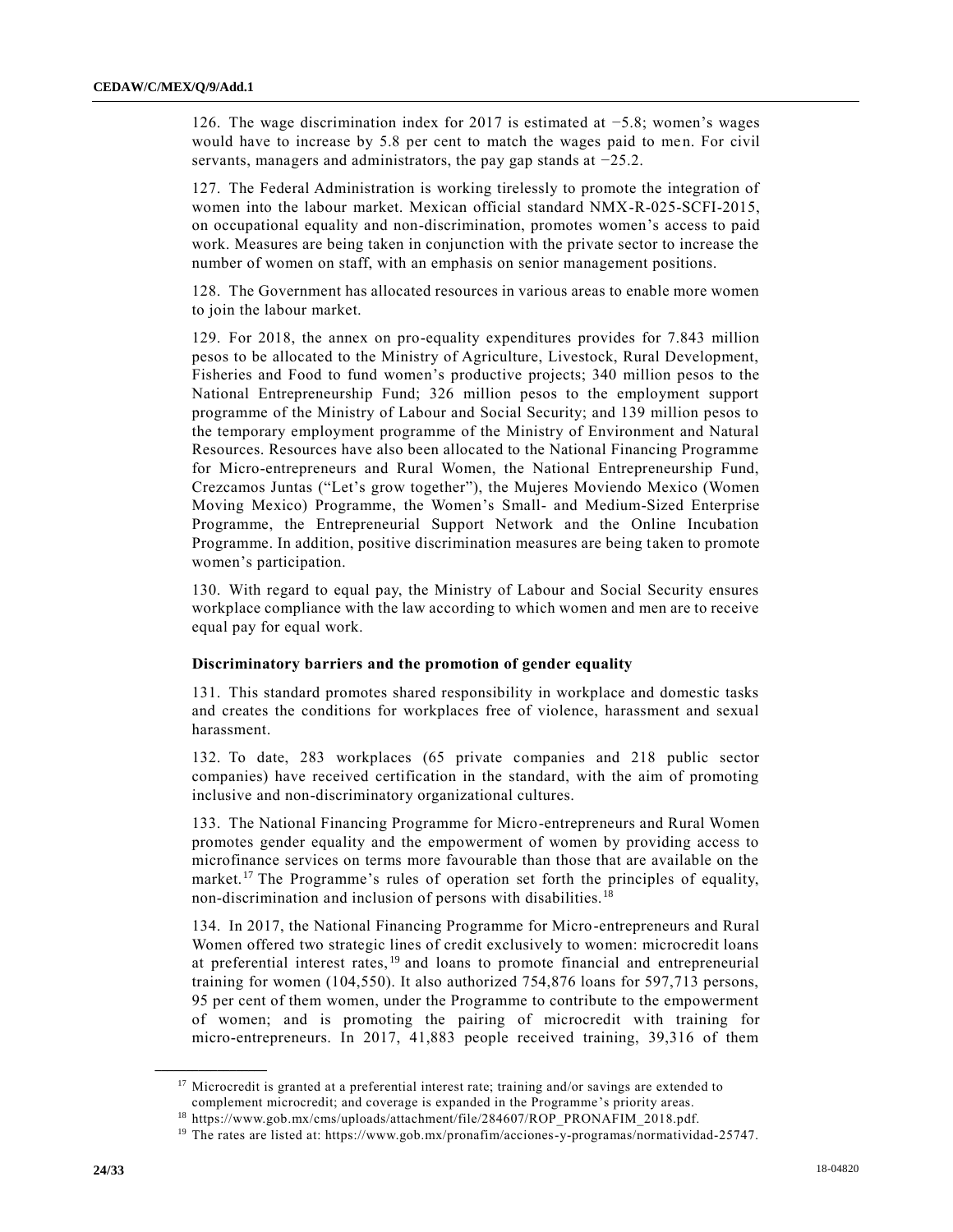women. That same year, it authorized 2,998 incubations of productive activities (2,423 of them composed predominantly of women) under the co-investment scheme,<sup>20</sup> giving priority to repatriated migrants and women.

135. Temporary measures at the National Entrepreneurship Fund's disposal include assigning five extra points when evaluating the technical, financial and business aspects of projects undertaken by women entrepreneurs.

## **Sexual harassment in the workplace**

136. In 2016 a compulsory protocol was enacted to prevent, address and sanction sexual harassment in the offices and agencies of the Federal Administration.

#### **Female domestic workers**

137. It is recognized that a debt is owed to domestic workers and that the Federal Labour Act must be amended. Articles 181 and 331 to 343 must be repealed to ensure that remunerated domestic work is acknowledged as work and that the labour rights of domestic workers are safeguarded.

138. Since 2014, Federal Administration agencies have been working with civil society organizations to push through legal reforms and ensure that domestic work is fully recognized, as have domestic worker trade unions and some members of Congress. The National Council for the Prevention of Discrimination published *Legislar sin discriminar* (Legislate without discrimination), which addresses the issue of domestic workers. The Ministry of Labour and Social Security conducted the study entitled "*El trabajo doméstico en México: la gran deuda social*" (Domestic work in Mexico: the enormous social debt) to propose a comprehensive policy that would enable domestic workers to exercise their labour rights. The National Institute for Women publishes a directory of assistance and services for remunerated domestic workers every year.

139. Securing the necessary resources constitutes the main obstacle to guaranteeing the labour rights of domestic workers, given that there are approximately 2.5 million of them. The Mexican Government is currently analysing the conditions under which it would be possible to progressively incorporate domestic workers into the social security system.

#### **Labour inspection mechanisms**

140. The Ministry of Labour and Social Security conducts countrywide inspections to assess overall working conditions, safety and hygiene, training, equal pay and so forth in order to ensure that labour standards are being complied with and that labour rights — particularly those of women — are being upheld; and to detect alleged violations of the regulatory framework.

141. The labour rights offices at the federal and local levels provide free counselling, guidance, legal arbitration and representation before any authority in areas related to labour rights and obligations, social welfare and security. The offices are equipped with physical and digital tools.

<sup>&</sup>lt;sup>20</sup> The co-investment scheme consists of trilateral cooperation between the Programme, the organization and the entity benefiting from the co-investment. The National Financing Programme for Micro-entrepreneurs may contribute up to 65 per cent of the total incubation, while the entity benefiting from the co-investment and the organization are to contribute at least 30 per cent and 5 per cent, respectively.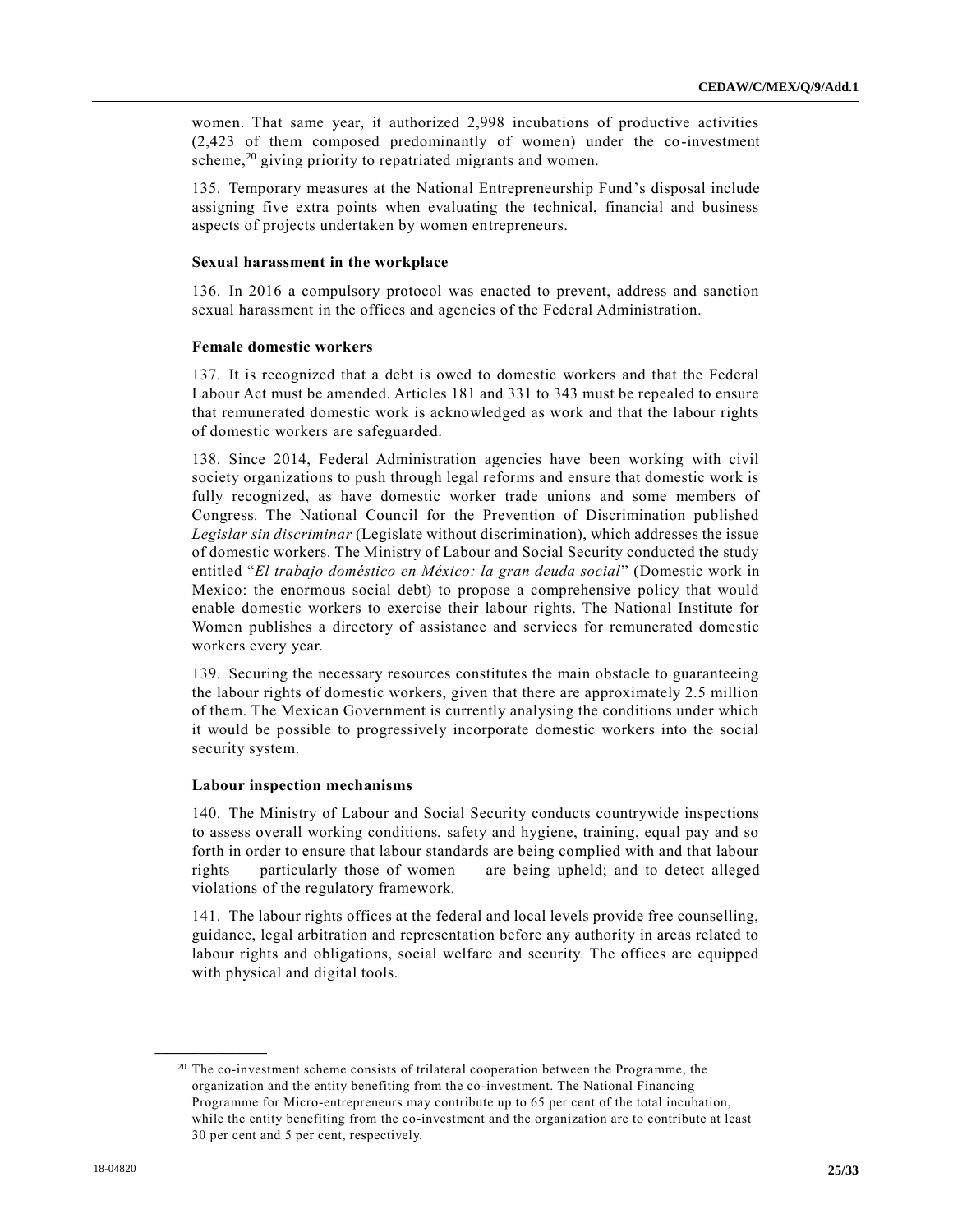## **Health**

#### **Abortion, legal termination of pregnancy**

142. In the Senate, two bills were presented. First, in 2017, a provision was added to article 30 of the General Victims Act to include the voluntary termination of pregnancy in cases permitted by law as part of the emergency medical, dental, surgical and hospital services provided by public-sector health institutions, and article 221 of the National Code of Criminal Procedure was added, stipulating that a criminal investigation shall be initiated on the basis of communications submitted by public sector health institutions related to the provision of voluntary termination of pregnancy as a service. Second, a draft decree was introduced in March 2017 to amend the General Women's Access to a Life Free of Violence Act, stipulating that the Ministry of Health shall train its staff to detect violence against women in public or private health-care services, with a view to eradicating obstetric violence. Both bills are currently under consideration.

## **Reforms of Mexican official standard NOM-046-SSA2-2005, obligations and sanctions**

143. Information has been disseminated on specific action that must be taken in the event of rape, from both a health and a legal accountability standpoint, throughout the 32 federative entities. Arduous joint efforts have been undertaken with medical and health personnel on the matter of emergency contraception and termination of pregnancy in cases authorized under state legal frameworks.

144. The workshop entitled "Medical Care and Voluntary Termination of Pregnancy for Rape Victims", aimed at emergency, gynaecological-obstetric and paediatric units in the 32 federative entities, provides information on the legal framework of the General Victims Act and the binding nature of Mexican official standard NOM-046- SSA-2005. Failure to comply with the standard results in criminal, civil or administrative sanctions.

145. The binding nature of the standard is disseminated widely, in conjunction with civil society organizations. Many civil associations bring charges against persons found to be in breach of their relevant obligations.

## **Statistics on access to legal abortion**

146. Since 2017, the Ministry of Health has been preparing a report of cases of voluntary termination of pregnancy under the auspices of NOM-046-SSA2-2005. In 2017, 89 women were reported to have undergone a voluntary termination on those grounds, which includes abortion in cases where the pregnancy is the result of rape.

147. In 2013, 97,335 abortions were reported; 96,717 were reported in 2014; 92,565 were reported in 2015; 90,757 were reported in 2016 and 75,028 were reported in 2017. These figures correspond to all hospital discharges following an abortion, not including cases of legal termination of pregnancy.

148. In Mexico City, 192,551 pregnancies were terminated between April 2007 and 15 March 2018.<sup>21</sup>

<sup>21</sup> http://ile.salud.cdmx.gob.mx/wp-content/uploads/Interrupcion-Legal-del-Embarazo-Estadisticas-2007-2017-21-de-febrero-20183.pdf.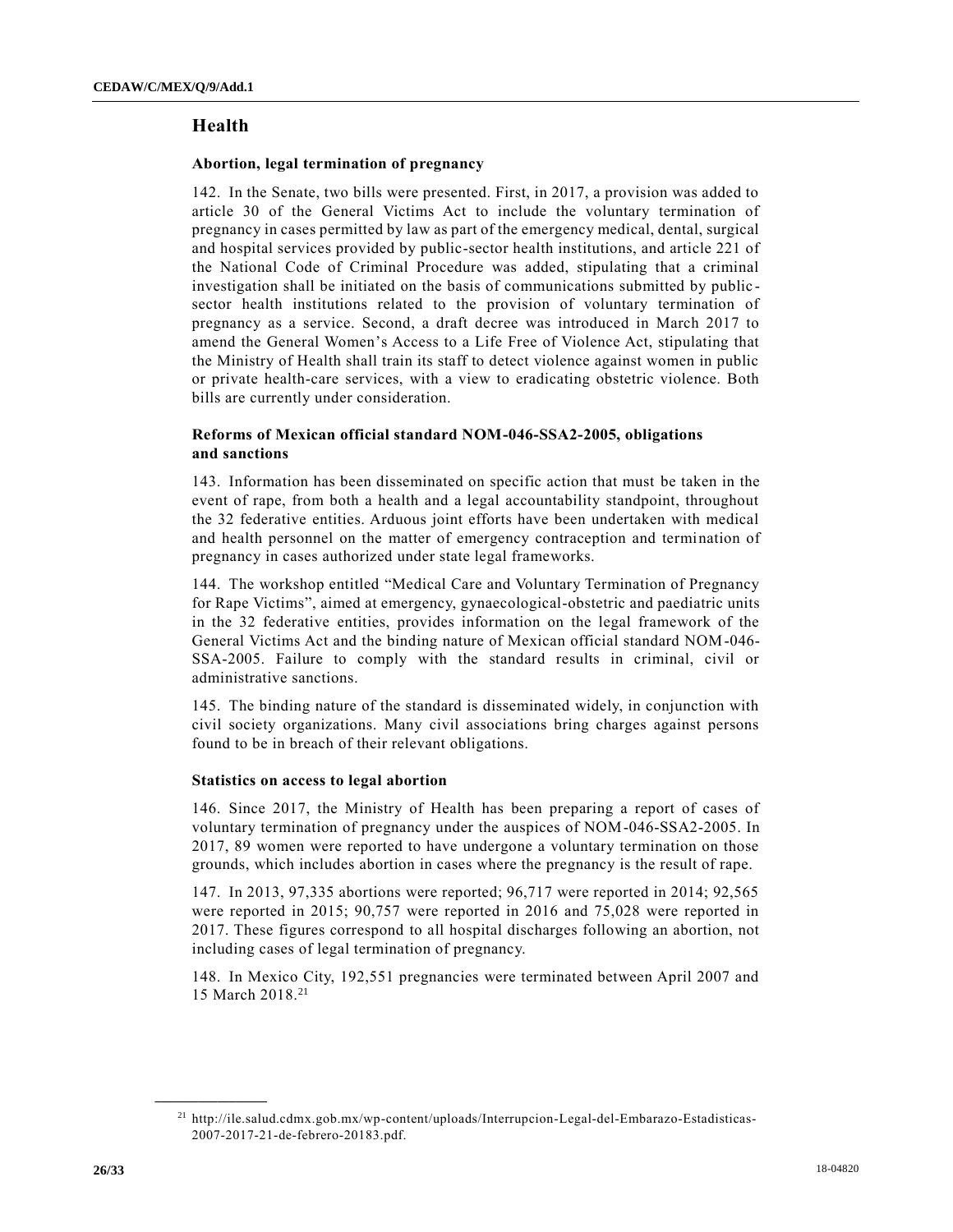## **Reforms of the General Health Act pertaining to abortion and contraception**

149. The legislature has adopted stringent sexual and reproductive health standards. Nevertheless, the discussion is part of the exercise of democratic plurality that prevails in our country.

150. In 2017, the Chamber of Deputies adopted a draft decree amending article 61 bis of the General Health Act to authorize health authorities to take measures to prevent health personnel, whether by acting or by failing to act, from inflicting physical or psychological harm upon women when providing prenatal, delivery or postpartum care. Examples of such harm may include the lack of access to health services, or cruel, inhuman or degrading treatment. <sup>22</sup>

## **Rural and indigenous women**

151. The Ministry of Health addresses maternal, sexual and reproductive health issues. It has been supplying the National Health System clinics with contraceptives centrally since 2014, with 13 forms of contraception on offer. Distribution is carried out at the national level, with mobile units, health caravans and volunteer staff from local communities on hand to devote particular attention to remote and hard -to-reach locations.

## **Maternal mortality**

152. In 2012, the national maternal mortality ratio stood at 42.3 per 100,000 live births; in 2016 it was estimated at 33.9 per 100,000 live births. Annex 2 contains a breakdown by federative entity.

153. Under a general cooperation agreement, the barriers preventing women from receiving emergency obstetric care have been removed. As a result, implementing the "Turn no one away" policy provides emergency obstetric care to women in need of it, even if they are not eligible for coverage by the institutions that have concluded the agreement.

## *Obstetric violence*

154. The Senate approved an initiative to amend and add a section to article 6 of the General Women's Access to a Life Free of Violence Act in order to address obstetric violence. The initiative is now before the Chamber of Deputies. The laws on women's access to a life free of violence in 21 federative entities have already incorporated the definition of obstetric violence, which is criminalized in four of those entities.

155. Since 2014, the National Centre for Gender Equity and Reproductive Health has been implementing a training strategy to promote good prenatal, delivery and postnatal care in the obstetric wards of health-care centres. Between 2014 and 2017, 18,328 people have received training.

## **Schoolgirls (abortion)**

**\_\_\_\_\_\_\_\_\_\_\_\_\_\_\_\_\_\_**

156. The national strategy for the prevention of adolescent pregnancy is a comprehensive strategy aimed at preventing girls from resorting to abortion. The Sexual and Reproductive Health Programme for Adolescents includes strategies and lines of action ranging from making information available to providing sexual and reproductive health services to adolescents aged 10 to 19 years.

<sup>22</sup> http://gaceta.diputados.gob.mx/Gaceta/63/2016/mar/20160331-IV.html#Iniciativa26.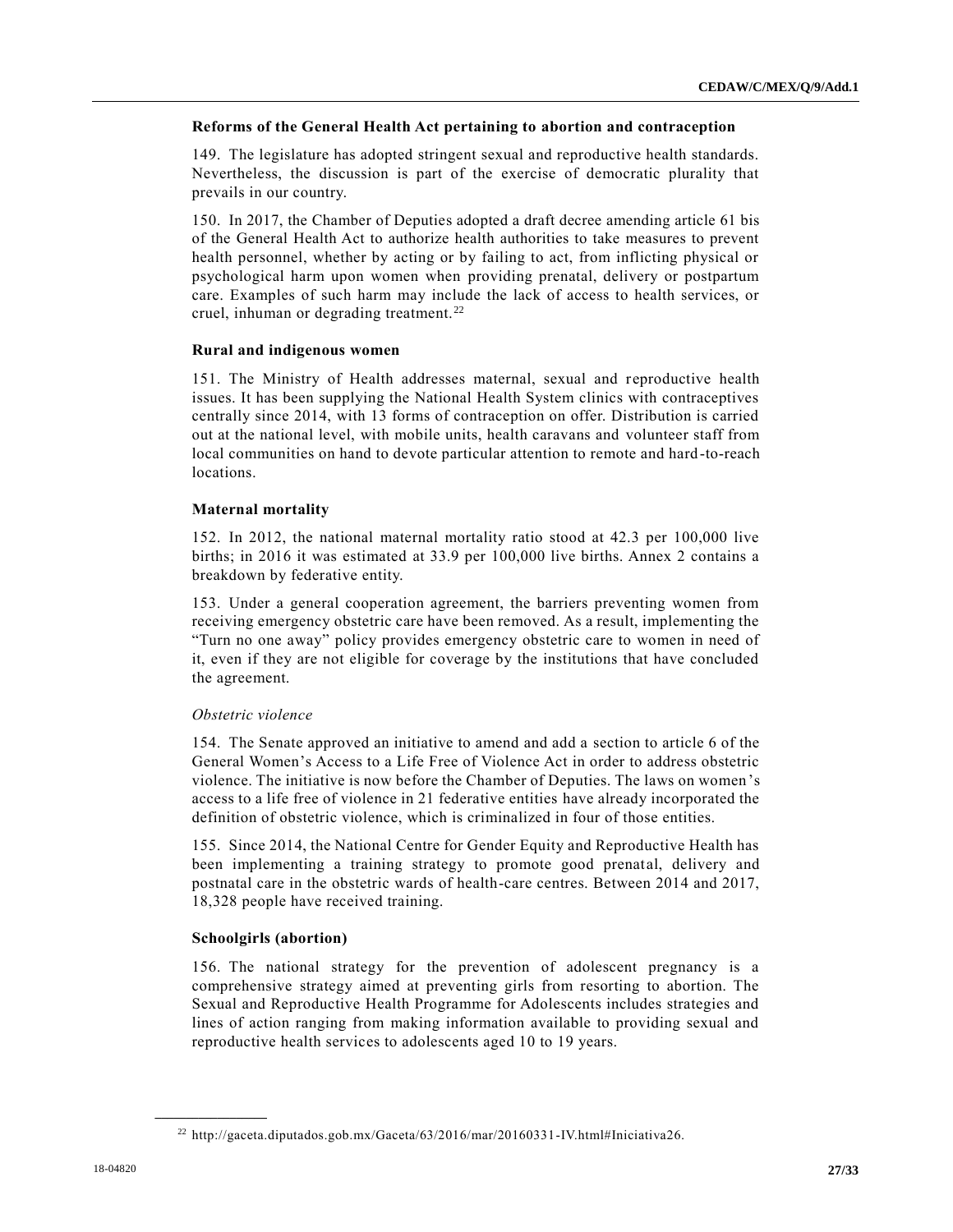157. The Ministry of Health runs 2,089 teen-friendly services, a 98 per cent increase over the 2012 figure of 1,055. In 2017, approximately 2.3 million adolescents benefited from these services.

158. Mexican official standard NOM-047-SSA2-2015, which addresses the care of persons aged 10 to 19 years, sets out the duties of health workers in attending to the sexual and reproductive health-care needs of that age group.

159. Under the national strategy for the prevention of adolescent pregnancy, the rural centres for adolescent care have met the contraceptive needs of 390,270 adolescents. The rural centres for adolescent care address the sexual needs of adolescents.

160. Prenatal check-ups are a key part of the care provided to expectant adolescent mothers. In 2017, over 43,000 pregnant teenagers received care, with an average of seven check-ups per pregnancy.

161. The Mexican Social Security Institute provides medical services to pregnant teenagers who lack coverage. In 2017, there were 15,948 beneficiaries.

## **Women with disabilities**

#### **Programmes and policies for persons with disabilities**

162. A directory of organizations that provide services to persons with disabilities was developed in 2016. It classifies organizations by type of disability, type of service and population and geographical area serviced.

163. The National Council for the Prevention of Discrimination offers a course on inclusion, disability and non-discrimination on its online platform "Conéctate". In the period between its launch in 2016 and September 2017, the course was offered 19 times and completed by 5,614 people, 3,616 of whom were women, from various institutions. A course on the principles of inclusive education is also available onli ne. Between 2014 and September 2017, 40 courses were completed by 22,149 persons, 12,976 of whom were women, from various institutions. Those courses have been offered pursuant to article 8 of the Convention on the Rights of Persons with Disabilities.

## **National Council for the Development and Inclusion of Persons with Disabilities**

164. The National Programme for the Development and Inclusion of Persons with Disabilities contains specific lines of action regarding women with disabilities.

165. Efforts are being made to ensure the cross-cutting nature of all social programmes. To date, 28 agencies and entities of the Federal Administration have identified 218 indicators for the six goals of the National Programme. Currently, 60 out of 70 social programmes have rules of operation that prioritize support for persons with disabilities.

166. The indicator on labour market inclusion in 2016 reached 39 per cent, exceeding the target of 38.5 per cent set in the National Development Plan for 2018. Access to health services has also improved, with the lack of access to such services falling from 18.8 per cent in 2012 to 12 per cent in 2016. Lastly, academic underachievement decreased from 51.1 per cent in 2014 to 48.7 per cent in 2016.

#### **Social protection schemes**

167. Information is in the process of being incorporated for the review.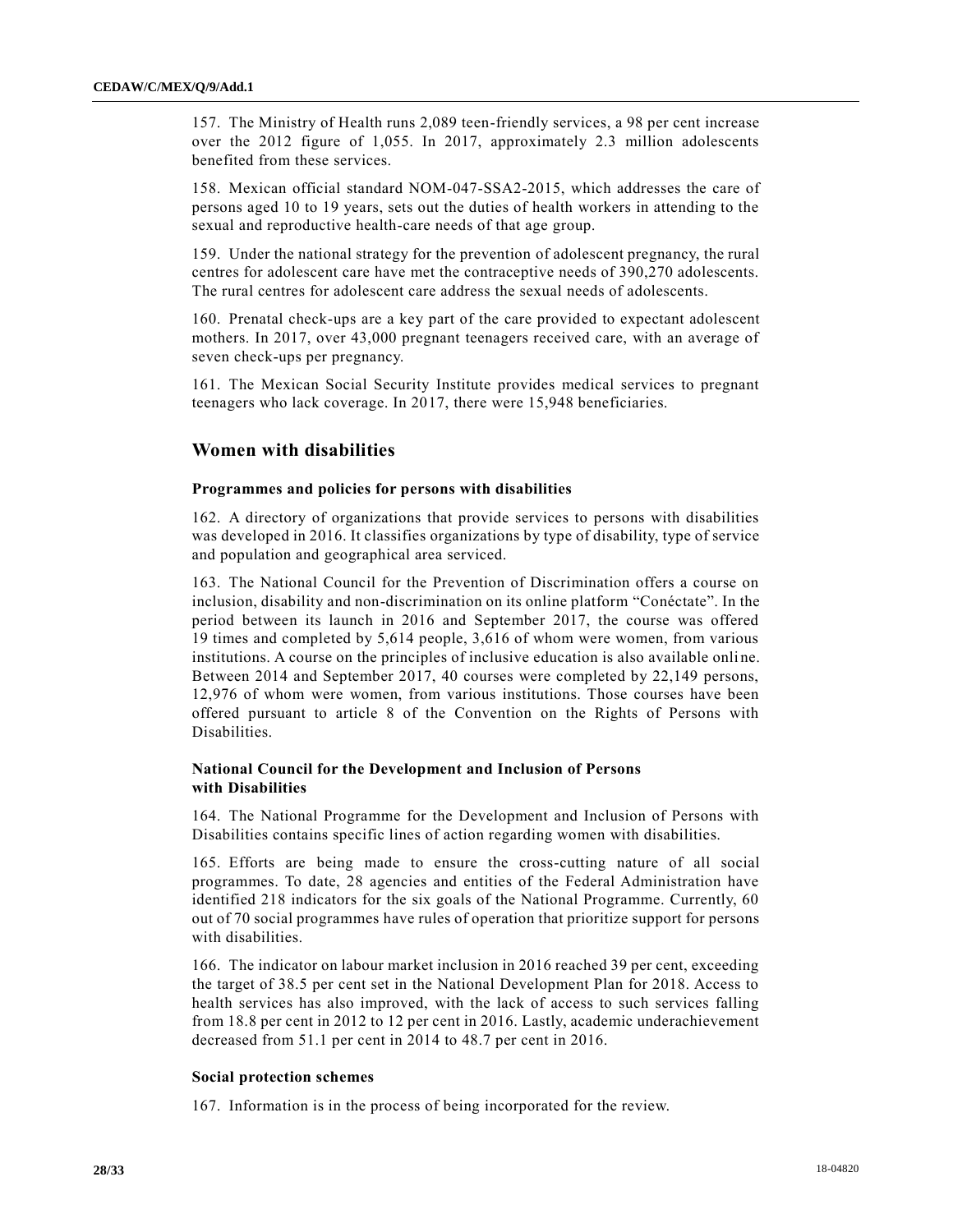## **Indigenous and rural women**

## **The PROSPERA social inclusion programme and the National Campaign against Hunger**

168. Since 2013, every family beneficiary of PROSPERA has held an account to which the financial support provided by the programme is remitted. Given the lack of connectivity or cash in rural localities, two schemes are in place to remit payments: temporary distribution points and permanent distribution points.

169. Although the impact of this scheme has not been evaluated, the means of payment and withdrawal of financial support for beneficiary families has been assessed, and it shows that the beneficiaries who identify themselves as indigenous are positive about the use of a card to make purchases or withdraw cash in multiple places and consider that the card is secure and that it enables them to better manage their financial resources.<sup>23</sup>

## **Control of resources**

170. The National Agrarian Land Register has issued 92,777 certificates and titles, benefiting 52,116 women. In 2017, 3,682 production projects were authorized, benefiting 2,788 women, and subsidies were granted for the implementation of agricultural, livestock, commercial and agribusiness production projects under the Support Fund for Agricultural Production Projects. Through the initiative "Agro emprendedoras" (women agro-entrepreneurs), training was provided to around 28,000 young people in the rural sector, helping them to become settled, and just over 40 per cent of the trainees were young women.

171. The National Commission for the Development of Indigenous Peoples pursues a policy of promoting, protecting, developing and preserving the culture of indigenous peoples and communities. In addition, it supports projects for strengthening, disseminating and preserving indigenous cultural heritage. Between 2012 and 2017, a total of 3,365 such projects were supported in 27 federative entities.

172. Between January and December 2017, 12,486 microcredits were granted to indigenous persons, 95 per cent of which were extended to women, in 29 federative entities and for an amount of nearly 112 million pesos. A total of 972 speakers of an indigenous language received training in business and financial development, 606 of whom received financial support to start up production activities.

## **Temporary measures on the right of access to land and property, social services, education, health and decision-making processes**

173. Amendments have been made to the rules of operation of programmes that provide resources to the rural population, eliminating the requirement of land ownership and giving priority to women and the indigenous population.

174. Strategies geared towards production groups comprised of women only are being promoted, as an affirmative action measure. In coordination with the PROSPERA programme of the Mexican Social Security Institute, 139 mobile medical units operate in remote areas. They provide care to pregnant women and general medical services, including cervico-uterine and breast cancer screening. Between January and November 2017, close to 419,000 consultations were provided, as well as 57,000 screenings for diabetes mellitus, 77,000 for high blood pressure, almost

<sup>23</sup> See https://evaluacion.prospera.gob.mx/es/wersd53465sdg1/docs/2012/analisis\_descriptivo\_ medios\_pago\_insp.pdfand https://evaluacion.prospera.gob.mx/es/eval\_cuant/ p\_notas\_tec\_cuant.php.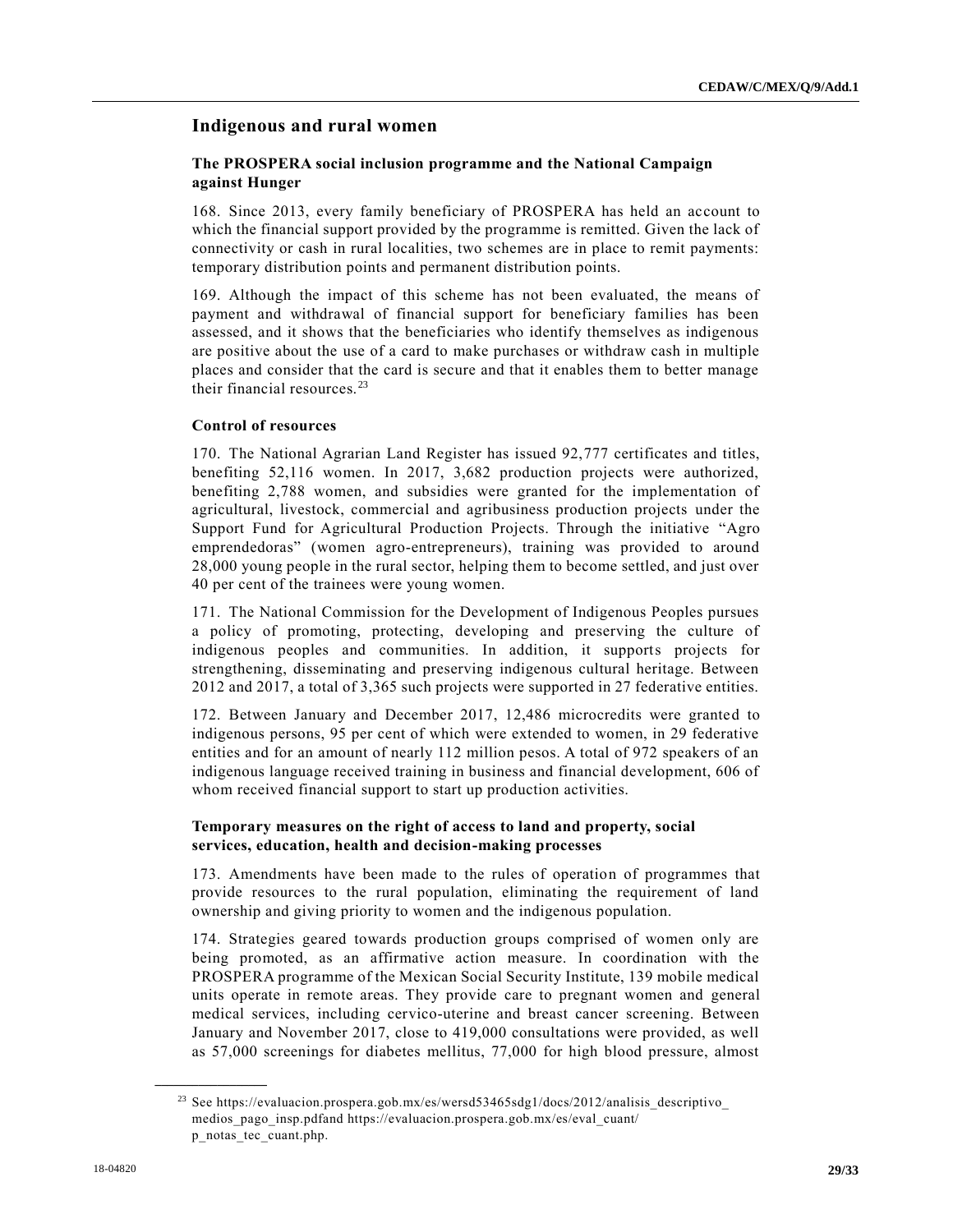9,000 for cervico-uterine cancer and about 30,000 for breast cancer. A total of 2,800 new female users of indigenous contraceptive methods were also recorded.

175. A total of 19 basic rural medical units started operating and three rural hospitals were extended and fitted with equipment. Together with the 4,391 level-1 and level-2 medical units under the PROSPERA programme, they service 6,310 predominantly indigenous localities and provide health-care coverage to 12.4 million people.

176. With respect to the participation of indigenous and rural women in decisionmaking, a paragraph was added to the Land Act in 2016 to provide that candidates for elections to the Commission on Communal Land and the Supervisory Council must not comprise more than 60 per cent of candidates of the same sex.

## **Asylum-seeking and refugee women**

#### **Rights and situation of asylum-seeking and refugee women**

177. The "Frontera Sur" (southern border) programme sets out measures to protect the rights of migrants, prevent them from putting their integrity at risk, develop strategies to ensure the safety and security of all persons in transit, and combat criminal groups that violate their rights.

#### **Protection measures for women in transit**

178. The Office of the Attorney General of the Republic has set up the Unit for th e Investigation of Crimes against Migrants, which searches for migrants in vulnerable situations. The Mexican External Support Mechanism for Search and Investigation, which helps migrant victims and their relatives, also provides support.

The Office of the Attorney General of the Republic implements a protocol for action by the prosecution service for the treatment of unaccompanied migrant children and adolescents.

#### **Data on deported women**

179. Between 2013 and 2016, 124,337 women were "returned", 37.8 per cent of whom were from Guatemala, 30.4 per cent from Honduras and 25.7 per cent from El Salvador.<sup>24</sup> Seventy per cent were returned pursuant to an administrative decision on assisted returns, and 28.9 per cent were girls and adolescents. The period from 2013 to 2016 was marked by a decrease in the number of returned women.

180. Sexual orientation or gender identity are not factors that negatively affect the entry process or the determination of migratory status. It is acknowledged, nevertheless, that even though the Mexican Commission on Assistance to Refugees conducts interviews to identify specific needs and vulnerabilities and to direct members of the lesbian, gay, bisexual, transsexual, transgender, transvestite and intersexual community who have been victims of gender-based violence to specialized support agencies, there is no disaggregated information on those persons.<sup>25</sup>

181. The Government, together with civil society organizations and international entities, carries out activities to help with identifying people who are fleeing because of sex- or gender-related reasons. To that end, the Directorate for the Protection of

<sup>&</sup>lt;sup>24</sup> The term "returned" is applied to all foreign women who were returned to their countries of origin for breaching regulations.

<sup>&</sup>lt;sup>25</sup> With the help of specialized institutions and organizations, the Mexican Commission for Refugee Assistance performs psychological evaluations to determine the appropriate path for providing mental health care.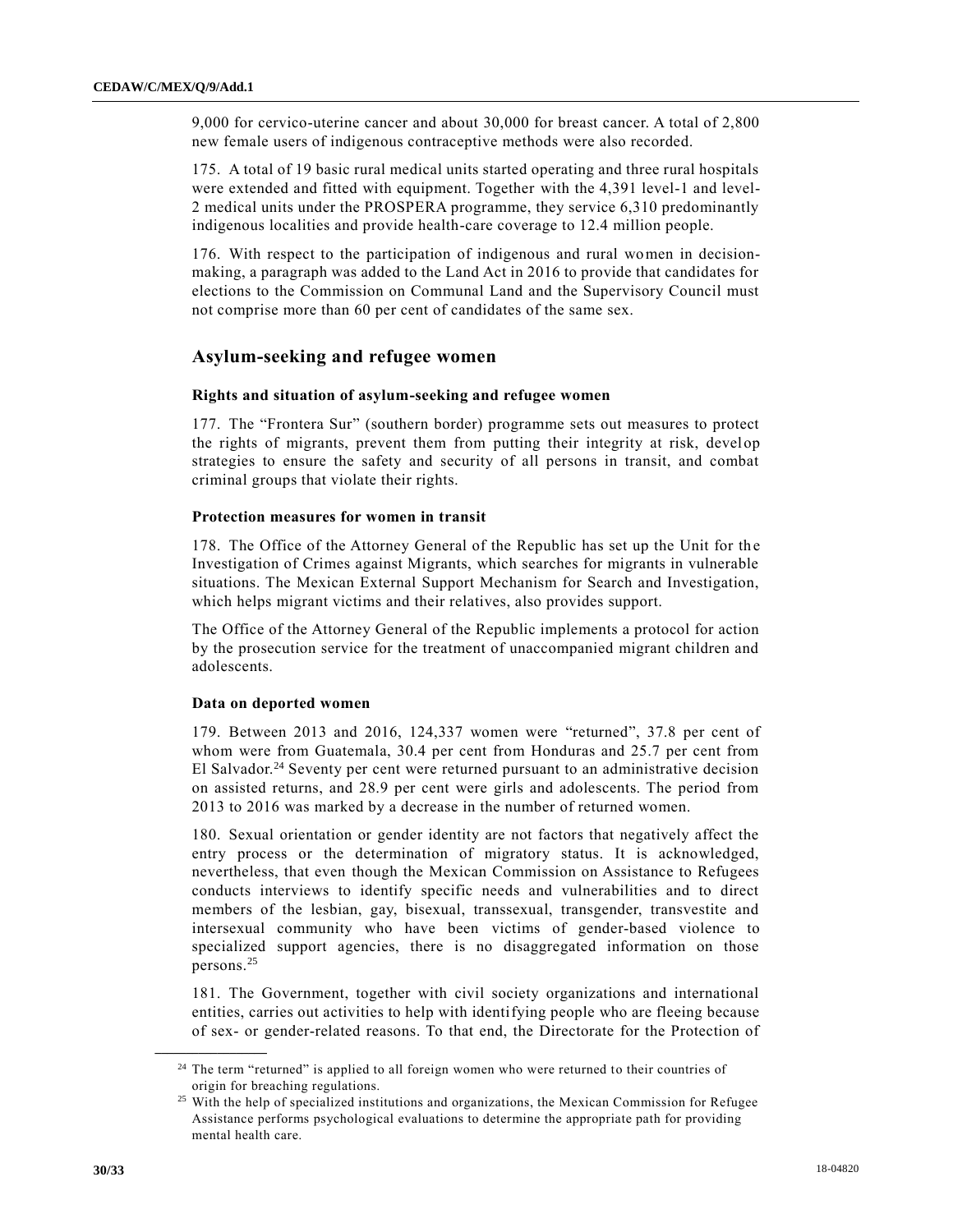Vulnerable Groups was consolidated and caters today for children and adolescents as well as lesbian, gay, bisexual, transsexual, transgender, transvestite and intersexual people, persons with disabilities, minors and older persons.

## **Situations of sexual and gender-based violence affecting asylum-seeking and refugee women and girls**

182. Coordination efforts have been made to establish mechanisms for the identification of persons in need of international protection, including a protocol on initial assessment for detecting signs of a need for international protection among unaccompanied or separated children and adolescents; a protocol for the care of unaccompanied or separated migrant children and adolescents housed in shelters; and a protection and assistance model for victims of crimes related to human trafficking.

183. There is no strategy to identify, prevent and address situations of gender-based and sexual violence affecting asylum-seeking and refugee women and girls. Nevertheless, a working group on the social prevention of violence and the protection of migrants addresses and prevents those situations, and collaboration agreements have been signed with the aim of granting refugee status to children and adolescents.

184. The data show that, in 2016, 52 per cent of asylum seekers were granted permanent residence status, while 37 per cent obtained complementary protection status (the majority coming from El Salvador and Honduras).

## **Migrant women**

#### **Measures to prevent discrimination against migrant women**

185. Communication strategies such as the campaign "Soy Migrante" (I am a migrant) have been implemented to promote respect for human rights and combat discrimination and xenophobia towards migrant women, and to ensure that the migrant population is approached from a gender perspective.

186. In the area of capacity-building, courses were held in 2017 on human rights and violence; the prevention of violence in the workplace; the ABCs of equality and non-discrimination; migration and xenophobia; the migratory phenomenon; and access to justice for migrants and their families in Mexico.

187. In the area of education, the circulation of the document on transfers of binational migrant students was increased to allow migrant children to have immediate access to primary education establishments.

188. The Migration Policy Unit and the National Institute for Women have set up a technical group for the incorporation of a gender perspective into policies for the care and protection of migrant women.

189. In the area of health care, the coordination agreement between the Ministry of Health and the National System for the Comprehensive Development of the Family for the protection of unaccompanied and repatriated migrant children and adolescents with no social insurance has been reactivated.

## **Protection and assistance in cases of domestic violence**

190. The Beta Group is the only one to handle such cases.

## **Employment**

191. No information is available.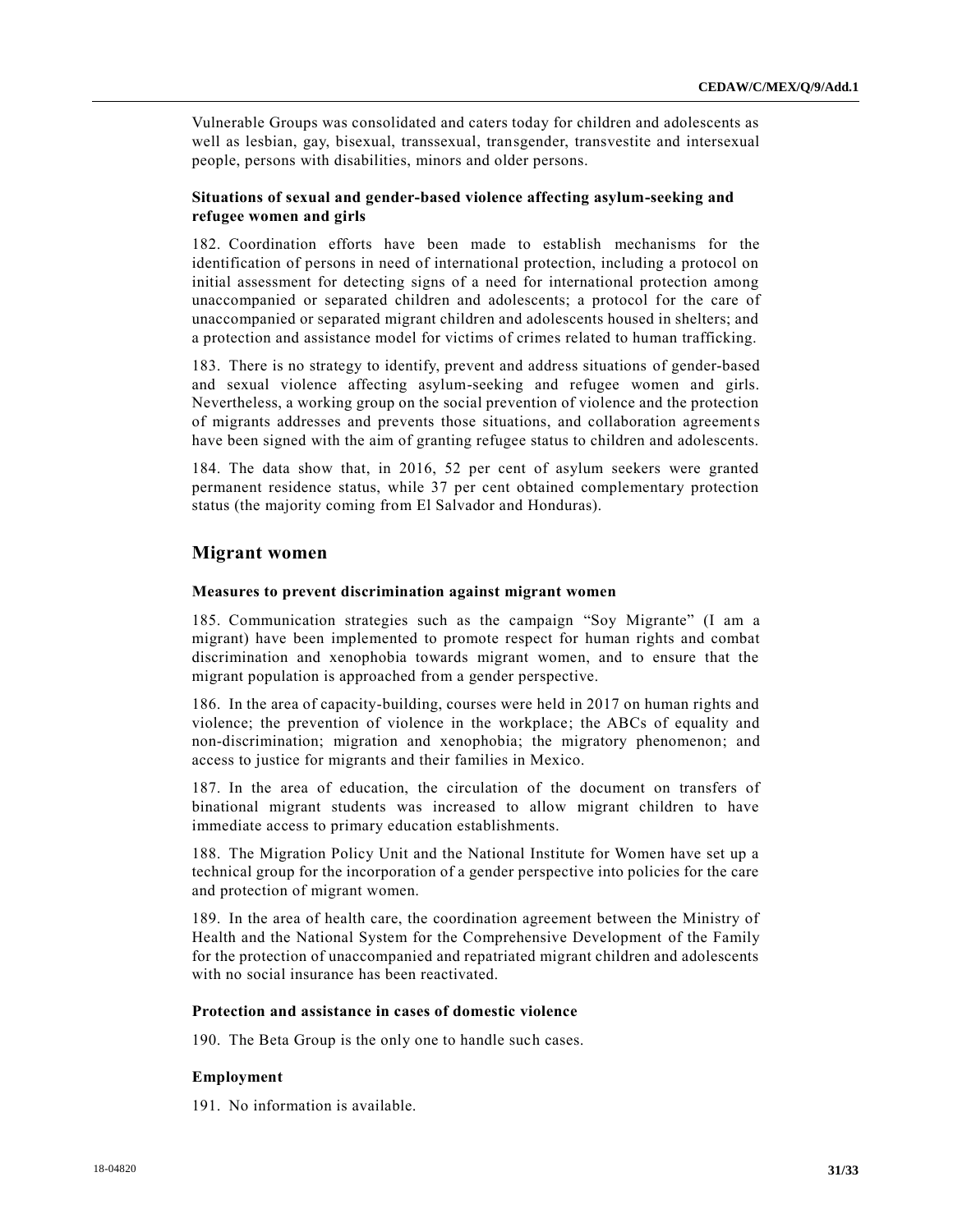#### **Violence against migrant women**

192. The Unit for the Investigation of Crimes against Migrants implements a protocol for action by the prosecution service to investigate crimes committed by or against migrants in vulnerable situations and migrants entitled to international protection on the national territory, pursuant to which migrant women receive specific attention, with a focus on gender and human rights. The Unit is currently conducting 26 preliminary investigations and has 45 open cases that concern 48 and 49 female victims, respectively.

193. The Unit has launched the campaign "*Migrar no es un delito*" (migrating is not a crime) with two objectives: preventing crimes against vulnerable migrants, including women, and promoting awareness of their right of access to justice.

194. The Unit also runs the Mexican External Support Mechanism for Search and Investigation.

195. In 2017, the Special Unit for Dealing with Crimes Committed Abroad of the Office of the Attorney General of the Republic launched preliminary investigations and opened investigations for crimes committed against women and girls (38 for sexual crimes and 12 for homicide).

## **Women in detention**

## **Humane treatment and adequate access to medical care**

196. Federal Social Rehabilitation Centre No. 16 in the State of Morelos provides all persons deprived of their liberty with medical care, whether general or specialized, from the beginning of their detainment.

197. Women detained by order of the Office of the Attorney General undergo a health check by medical experts as soon as they are brought before the prosecutor. The facilities have specific cells for women, which are supervised by prison officers. All female detainees without exception are provided with personal hygiene items.

198. In 2017, an action protocol was concluded on detained women who are pregnant or breastfeeding or have recently given birth. In addition, the National Conference of the Penitentiary System adopted protocols on allowing children into detention centres to live with their incarcerated mothers; allowing children to stay in detention centres to live with their incarcerated mothers; the temporary or permanent release of children living with their incarcerated mothers in detention centres; and detention centre visits by children and adolescents.

199. Alternatives are being considered to allow women who have committed healthrelated offences and are first offenders to remain at liberty during the proceedings. In addition, proposals have been put forward for public policies concerning women deprived of their liberty and their children.

## **Preventive detention**

200. Federal Social Rehabilitation Centre No. 16 follows an innovative model in the penitentiary system to ensure respect for human rights, providing work, training, education, health care and sport activities and offering a programme of multiple activities.

201. The protocol on detained women who are pregnant or breastfeeding or have recently given birth allows for preventive detention to be carried out at home, upon request. In addition, it specifies that the prosecutor must take the measures sufficient